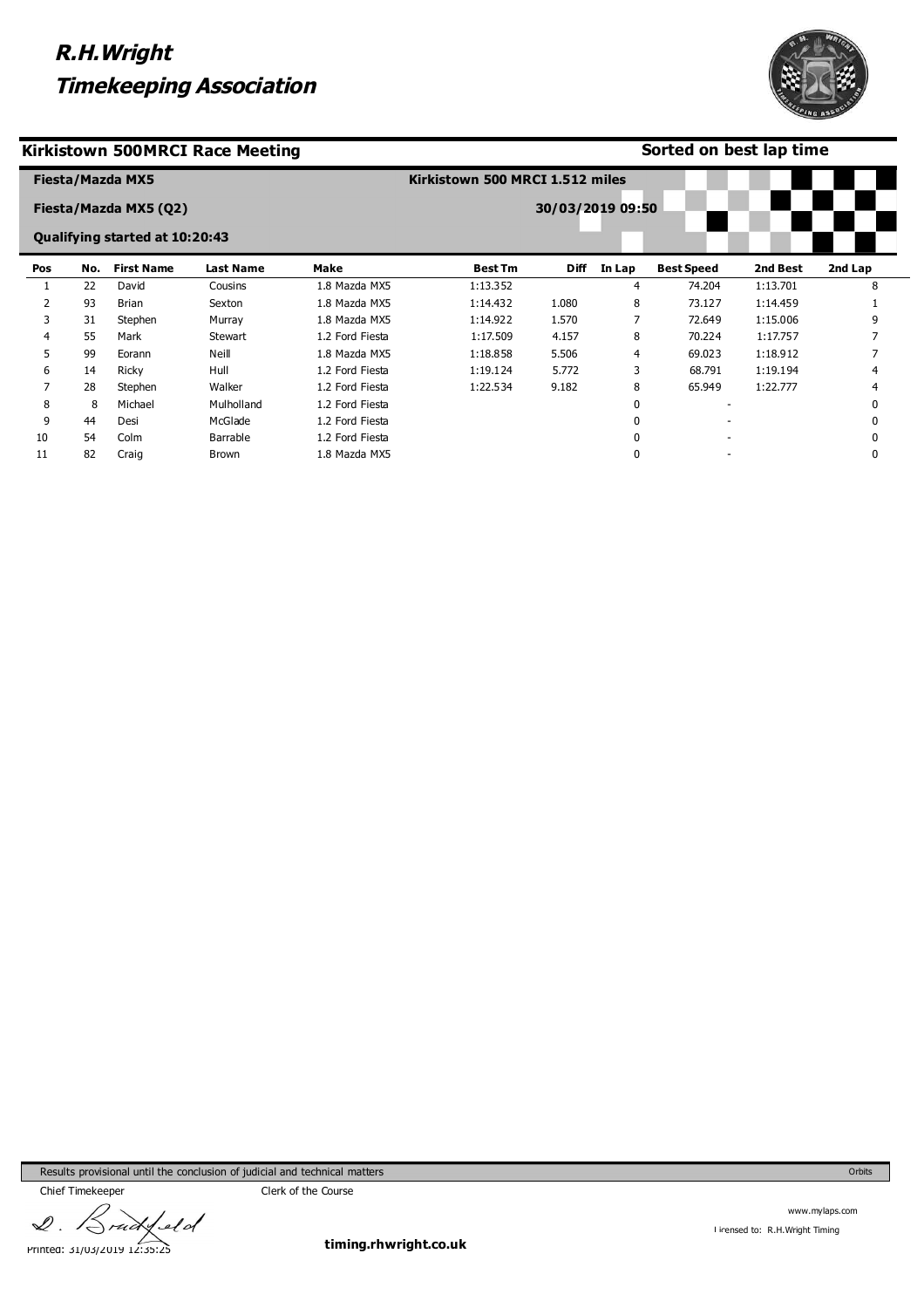

**Sorted on Laps**

### **Kirkistown 500MRCI Race Meeting**

|                |     | <b>Fiesta/Mazda MX5</b> |                                             |                 |                 | Kirkistown 500 MRCI 1.512 miles |      |                  |                |                   |                |
|----------------|-----|-------------------------|---------------------------------------------|-----------------|-----------------|---------------------------------|------|------------------|----------------|-------------------|----------------|
|                |     | Fiesta/Mazda MX5 1 (R2) |                                             |                 |                 |                                 |      | 30/03/2019 11:40 |                |                   |                |
|                |     |                         | Race (15:00 and 1 Laps) started at 12:15:10 |                 |                 |                                 |      |                  |                |                   |                |
| Pos            | No. | <b>First Name</b>       | <b>Last Name</b>                            | Make            | <b>Total Tm</b> | Diff                            | Laps | Avg. Speed       | <b>Best Tm</b> | <b>Best Speed</b> | In Lap         |
| Ford Fiesta    |     |                         |                                             |                 |                 |                                 |      |                  |                |                   |                |
|                | 55  | Mark                    | Stewart                                     | 1.2 Ford Fiesta | 17:01.101       |                                 | 13   | 69.297           | 1:17.281       | 70.432            | 12             |
| 2              | 14  | Ricky                   | Hull                                        | 1.2 Ford Fiesta | 17:15.363       | 14.262                          | 13   | 68.342           | 1:18.541       | 69.302            | 2              |
| 3              | 28  | Stephen                 | Walker                                      | 1.2 Ford Fiesta | 16:40.377       | 1 Lap                           | 12   | 65.292           | 1:21.914       | 66.448            | 12             |
| Mazda MX5      |     |                         |                                             |                 |                 |                                 |      |                  |                |                   |                |
|                | 31  | Stephen                 | Murray                                      | 1.8 Mazda MX5   | 16:14.155       |                                 | 13   | 72.637           | 1:13.544       | 74.010            | 3              |
| 2              | 93  | Brian                   | Sexton                                      | 1.8 Mazda MX5   | 16:16.703       | 2.548                           | 13   | 72.447           | 1:13.962       | 73.592            | $\overline{4}$ |
| 3              | 99  | Eorann                  | Neill                                       | 1.8 Mazda MX5   | 17:02.011       | 47.856                          | 13   | 69.235           | 1:16.877       | 70.802            | $\overline{2}$ |
| Not classified |     |                         |                                             |                 |                 |                                 |      |                  |                |                   |                |
| <b>DNF</b>     | 22  | David                   | Cousins                                     | 1.8 Mazda MX5   | 11:18.200       | <b>DNF</b>                      | 9    | 72.231           | 1:13.695       | 73.859            | 8              |

| <b>Margin of Victory</b> | Avg. Speed                                                                 | <b>Best Lap Tm</b> | <b>Best Speed</b> | Best Lap by                      |  |
|--------------------------|----------------------------------------------------------------------------|--------------------|-------------------|----------------------------------|--|
| 2.548                    | 72.637                                                                     | 1:13.544           | 74.010            | 31 - Stephen Murray              |  |
|                          |                                                                            |                    |                   |                                  |  |
|                          | Results provisional until the conclusion of judicial and technical matters |                    |                   | Orbits                           |  |
| Chief Timekeeper         | Clerk of the Course                                                        |                    |                   |                                  |  |
| $\curvearrowright$ .     |                                                                            |                    |                   | المصامص لمستماء بمساليد والمروان |  |

2. Brudysld

Printed: 31/03/2019 12:37:33

**timing.rhwright.co.uk**

www.mylaps.com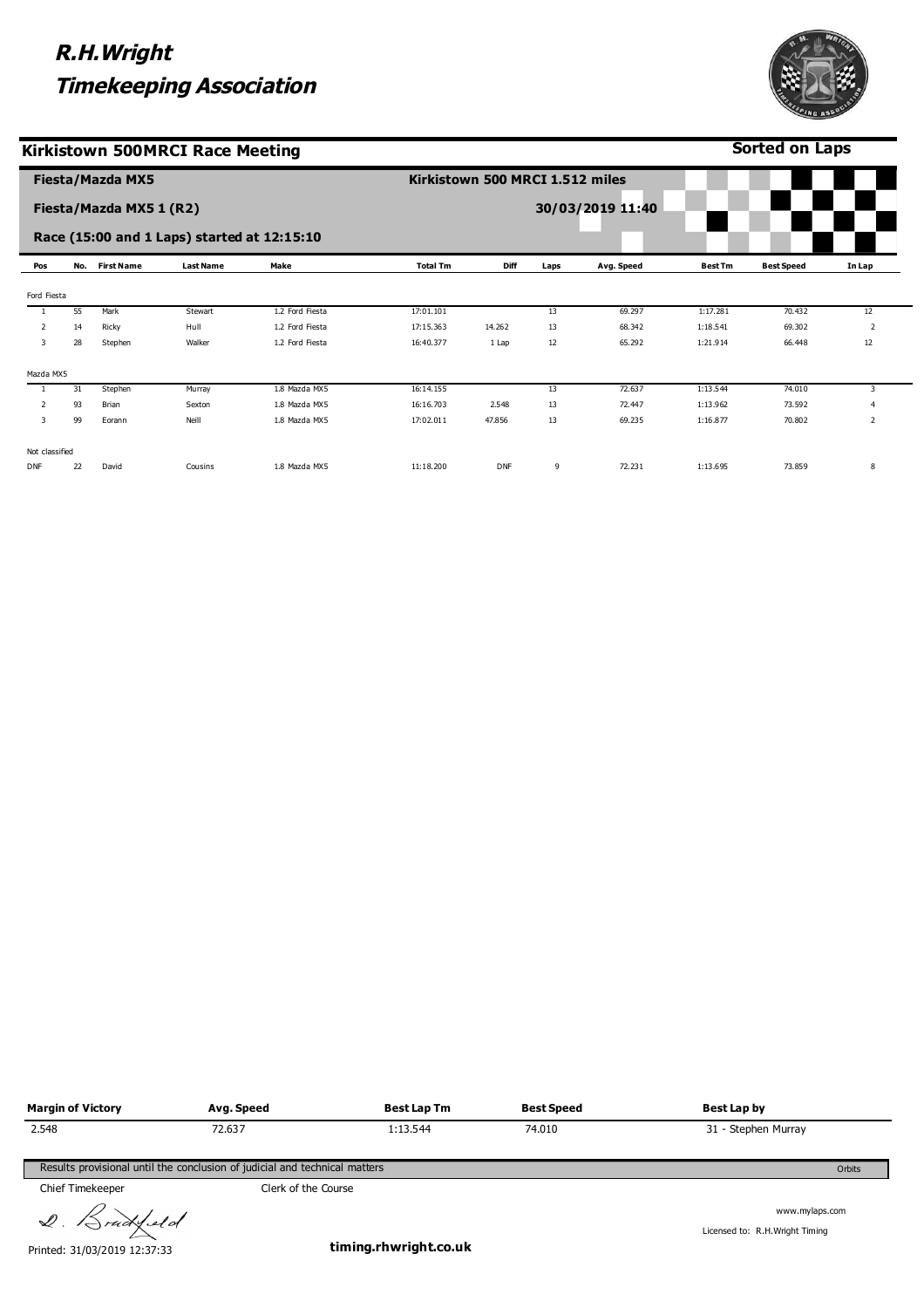

|  | ruckled<br>$\triangle$ |
|--|------------------------|
|  |                        |

**Avg. Speed** 73.328

Results provisional until the conclusion of judicial and technical matters

Printed: 31/03/2019 12:38:32

**Margin of Victory**

9.771

**Sorted on Laps**

| <b>Timekeeping Association</b> |  |  |
|--------------------------------|--|--|
|                                |  |  |

|                | <b>Fiesta/Mazda MX5</b> |                         |                                             |                 | Kirkistown 500 MRCI 1.512 miles |            |      |                  |                |                          |                |  |
|----------------|-------------------------|-------------------------|---------------------------------------------|-----------------|---------------------------------|------------|------|------------------|----------------|--------------------------|----------------|--|
|                |                         | Fiesta/Mazda MX5 2 (R7) |                                             |                 |                                 |            |      | 30/03/2019 14:20 |                |                          |                |  |
|                |                         |                         | Race (15:00 and 0 Laps) started at 15:02:55 |                 |                                 |            |      |                  |                |                          |                |  |
| Pos            | No.                     | <b>First Name</b>       | <b>Last Name</b>                            | Make            | <b>Total Tm</b>                 | Diff       | Laps | Avg. Speed       | <b>Best Tm</b> | <b>Best Speed</b>        | In Lap         |  |
| Not classified |                         |                         |                                             |                 |                                 |            |      |                  |                |                          |                |  |
| <b>DNS</b>     | 55                      | Mark                    | Stewart                                     | 1.2 Ford Fiesta |                                 | <b>DNS</b> |      | $\sim$           |                | ٠                        | $\mathbf 0$    |  |
| <b>DNS</b>     | 14                      | Ricky                   | Hull                                        | 1.2 Ford Fiesta |                                 | <b>DNS</b> |      |                  |                | $\overline{\phantom{a}}$ | $\Omega$       |  |
| <b>DNS</b>     | 28                      | Stephen                 | Walker                                      | 1.2 Ford Fiesta |                                 | <b>DNS</b> |      |                  |                | $\overline{\phantom{a}}$ | 0              |  |
| Mazda MX5      |                         |                         |                                             |                 |                                 |            |      |                  |                |                          |                |  |
|                | 22                      | David                   | Cousins                                     | 1.8 Mazda MX5   | 16:04.973                       |            | 13   | 73.328           | 1:13.291       | 74.266                   | 8              |  |
| $\overline{2}$ | 93                      | Brian                   | Sexton                                      | 1.8 Mazda MX5   | 16:14.744                       | 9.771      | 13   | 72.593           | 1:13.931       | 73.623                   | 11             |  |
| 3              | 31                      | Stephen                 | Murray                                      | 1.8 Mazda MX5   | 16:14.965                       | 9.992      | 13   | 72.576           | 1:13.605       | 73.949                   | 12             |  |
| 4              | 99                      | Eorann                  | Neill                                       | 1.8 Mazda MX5   | 16:56.214                       | 51.241     | 13   | 69.630           | 1:16.517       | 71.135                   | $\overline{4}$ |  |

Orbits

**timing.rhwright.co.uk**

**Best Lap Tm** 1:13.291

**Best Speed** 74.266

www.mylaps.com

Licensed to: R.H.Wright Timing

**Best Lap by** 22 - David Cousins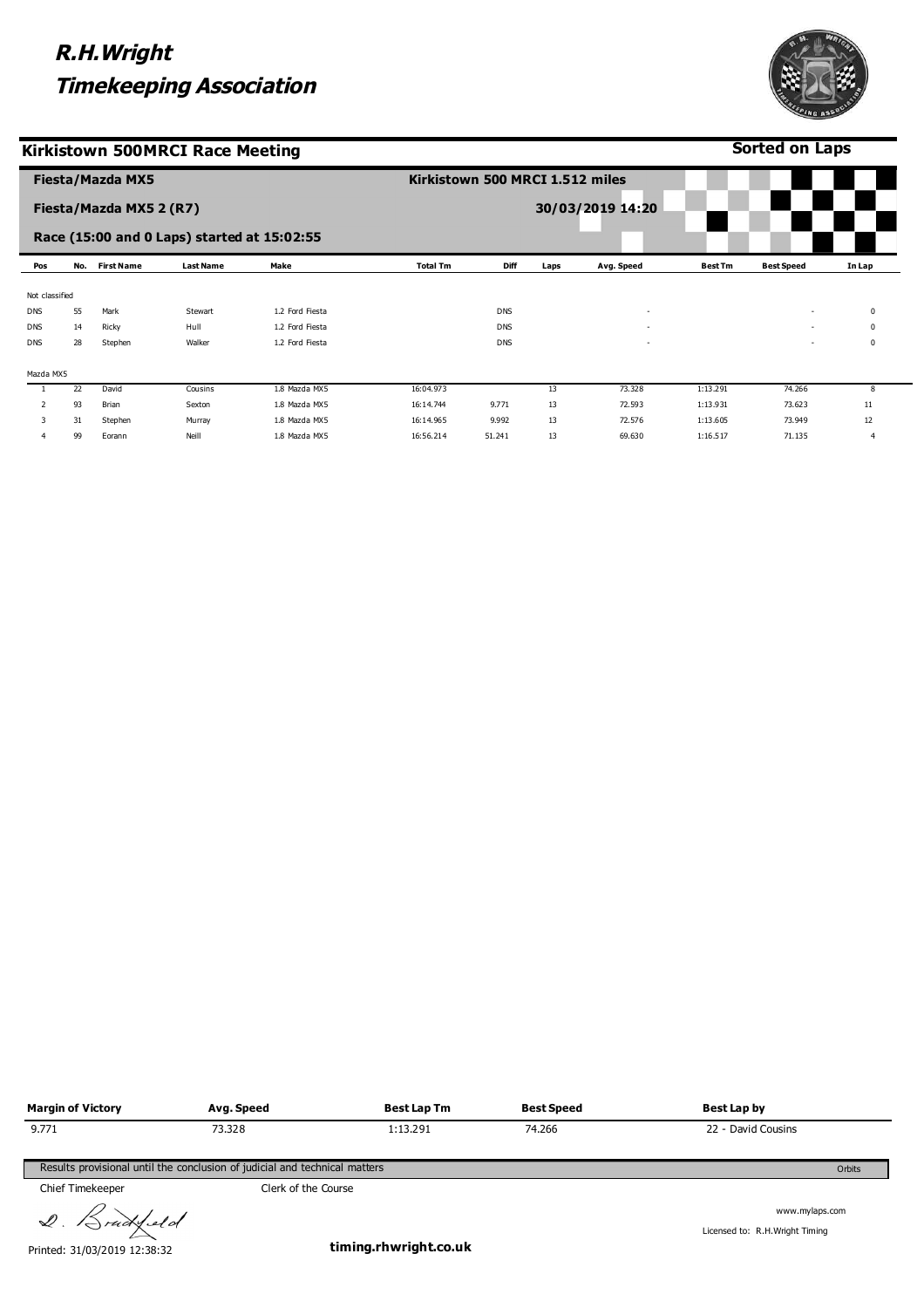



#### **Sorted on best lap time**

|     |                | <b>Formula Ford 1600</b> |                                                   |                 | Kirkistown 500 MRCI 1.512 miles |                  |             |                   |          |          |
|-----|----------------|--------------------------|---------------------------------------------------|-----------------|---------------------------------|------------------|-------------|-------------------|----------|----------|
|     | FF1600 (Q3)    |                          |                                                   |                 |                                 | 30/03/2019 10:10 |             |                   |          |          |
|     |                |                          | Qualifying (15:00 and 1 Laps) started at 10:38:28 |                 |                                 |                  |             |                   |          |          |
| Pos | No.            | <b>First Name</b>        | <b>Last Name</b>                                  | Make            | <b>Best Tm</b>                  | <b>Diff</b>      | In Lap      | <b>Best Speed</b> | 2nd Best | 2nd Lap  |
|     | 6              | Alan                     | Davidson                                          | Mondiale M89S   | 1:01.208                        |                  | 8           | 88.927            | 1:01.240 | 12       |
| 2   | $\overline{4}$ | Will                     | Herron                                            | Van Diemen RF01 | 1:01.224                        | 0.016            | 8           | 88.903            | 1:01.347 | 10       |
| 3   | 28             | David                    | McCullough                                        | Van Diemen RF01 | 1:01.253                        | 0.045            | 13          | 88.861            | 1:01.275 | 9        |
| 4   | 455            | Scott                    | Finlay                                            | Van Diemen JL15 | 1:01.725                        | 0.517            | 9           | 88.182            | 1:01.843 | 11       |
| 5   | 52             | Chris                    | Paul                                              | Van Diemen RF97 | 1:02.056                        | 0.848            | 10          | 87.711            | 1:02.478 |          |
| 6   | 22             | Cameron                  | Fenton                                            | Mondiale M94S   | 1:02.788                        | 1.580            | 3           | 86.689            | 1:03.458 | 2        |
| 7   | 12             | Allan                    | McBurney                                          | Van Diemen RF89 | 1:02.937                        | 1.729            | 13          | 86.484            | 1:02.990 | 11       |
| 8   | 23             | David                    | Nicholl                                           | Reynard FF89    | 1:03.176                        | 1.968            | 8           | 86.156            | 1:03.656 | 7        |
| 9   | 101            | Andrew                   | <b>Blair</b>                                      | Reynard FF87    | 1:03.345                        | 2.137            | 9           | 85.927            | 1:03.407 | 11       |
| 10  | 90             | Henry                    | Campbell                                          | Reynard FF89    | 1:03.900                        | 2.692            | 5           | 85.180            | 1:03.918 | 6        |
| 11  | 77             | Ian                      | McCulla                                           | Crossle 41F     | 1:04.390                        | 3.182            | 2           | 84.532            | 1:04.420 |          |
| 12  | 103            | Philip                   | Harris                                            | Mondiale M89S   | 1:04.473                        | 3.265            | 12          | 84.423            | 1:04.480 | 9        |
| 13  | 33             | Robert                   | <b>Johnston</b>                                   | Van Diemen RF99 | 1:04.776                        | 3.568            | 12          | 84.028            | 1:04.992 | 10       |
| 14  | 16             | <b>Jim</b>               | Campbell                                          | Mondiale M86S   | 1:06.173                        | 4.965            | 10          | 82.254            | 1:06.357 | 9        |
| 15  | 27             | Stephen                  | Connor                                            | Van Diemen RF90 |                                 |                  | $\mathbf 0$ |                   |          | $\Omega$ |

**Announcements**

Car 77 – Please fit a working transponder as per MSUK Reg Q12.2.1

Results provisional until the conclusion of judicial and technical matters

Chief Timekeeper Chief Timekeeper  $4$ eld  $\mathcal{Q}$ 

Printed: 31/03/2019 12:39:07

**timing.rhwright.co.uk**

Orbits

www.mylaps.com Licensed to: R.H.Wright Timing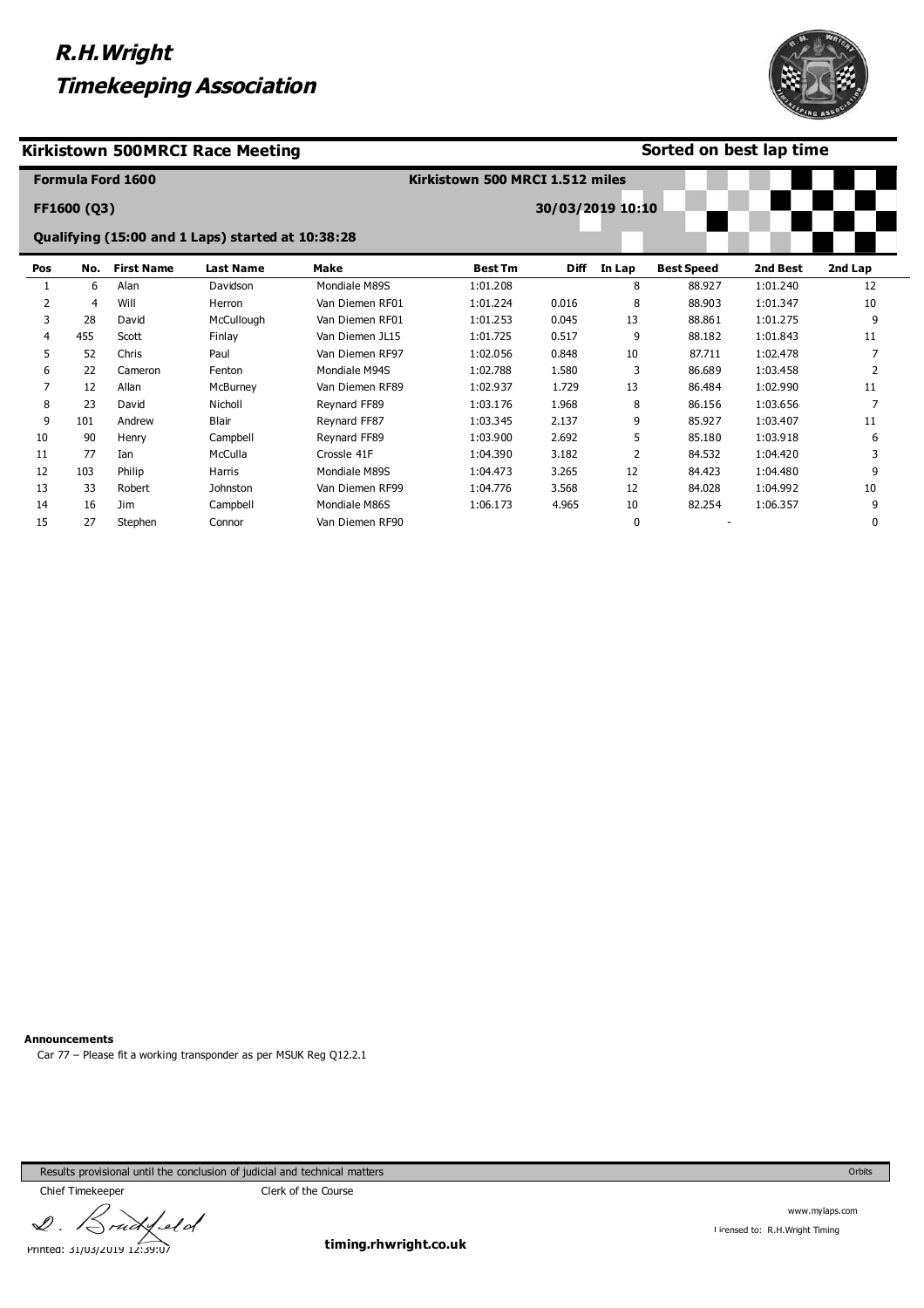#### **Kirkistown 500MRCI Race Meeting**



**Sorted on Laps**

|                |                | <b>Formula Ford 1600</b> |                                             |                 | Kirkistown 500 MRCI 1.512 miles |            |                |                  |                |                   |                |
|----------------|----------------|--------------------------|---------------------------------------------|-----------------|---------------------------------|------------|----------------|------------------|----------------|-------------------|----------------|
|                | FF1600 1 (R3)  |                          |                                             |                 |                                 |            |                | 30/03/2019 12:00 |                |                   |                |
|                |                |                          | Race (15:00 and 1 Laps) started at 12:40:52 |                 |                                 |            |                |                  |                |                   |                |
| Pos            | No.            | <b>First Name</b>        | <b>Last Name</b>                            | Make            | <b>Total Tm</b>                 | Diff       | Laps           | Avg. Speed       | <b>Best Tm</b> | <b>Best Speed</b> | In Lap         |
| -1             | 6              | Alan                     | Davidson                                    | Mondiale M89S   | 16:32.720                       |            | 16             | 87.727           | 1:00.791       | 89.537            | 11             |
| 2              | 28             | David                    | McCullough                                  | Van Diemen RF01 | 16:32.873                       | 0.153      | 16             | 87.713           | 1:01.233       | 88.890            | 11             |
| 3              | $\overline{4}$ | Will                     | Herron                                      | Van Diemen RF01 | 16:33.104                       | 0.384      | 16             | 87.693           | 1:01.138       | 89.028            | 9              |
| 4              | 455            | Scott                    | Finlay                                      | Van Diemen JL15 | 16:41.134                       | 8.414      | 16             | 86.990           | 1:01.583       | 88.385            | 8              |
| 5              | 52             | Chris                    | Paul                                        | Van Diemen RF97 | 16:57.609                       | 24,889     | 16             | 85.581           | 1:02.119       | 87.622            | 13             |
| 6              | 22             | Cameron                  | Fenton                                      | Mondiale M94S   | 16:57.749                       | 25.029     | 16             | 85.570           | 1:02.554       | 87.013            | 13             |
| $\overline{7}$ | 12             | Allan                    | McBurney                                    | Van Diemen RF89 | 17:11.242                       | 38.522     | 16             | 84.450           | 1:02.873       | 86.572            | 12             |
| 8              | 23             | David                    | Nicholl                                     | Reynard FF89    | 17:11.409                       | 38.689     | 16             | 84.436           | 1:02.914       | 86.515            | 12             |
| 9              | 90             | Henry                    | Campbell                                    | Reynard FF89    | 17:11.962                       | 39.242     | 16             | 84.391           | 1:02.918       | 86.510            | 12             |
| 10             | 103            | Philip                   | Harris                                      | Mondiale M89S   | 17:26.216                       | 53.496     | 16             | 83.241           | 1:03.720       | 85.421            | 11             |
| 11             | 33             | Robert                   | Johnston                                    | Van Diemen RF99 | 16:37.329                       | 1 Lap      | 15             | 81.864           | 1:04.523       | 84.358            | 13             |
| 12             | 16             | Jim                      | Campbell                                    | Mondiale M86S   | 16:55.436                       | 1 Lap      | 15             | 80.404           | 1:05.437       | 83.180            | $\overline{7}$ |
| Not classified |                |                          |                                             |                 |                                 |            |                |                  |                |                   |                |
| <b>DNF</b>     | 77             | Ian                      | McCulla                                     | Crossle 41F     | 16:20.844                       | <b>DNF</b> | 15             | 83.240           | 1:03.511       | 85.702            | 11             |
| <b>DNF</b>     | 101            | Andrew                   | Blair                                       | Revnard FF87    | 7:38.347                        | <b>DNF</b> | $\overline{7}$ | 83.127           | 1:03.473       | 85.753            | 2              |

| <b>Margin of Victory</b>                                                             | Avg. Speed | Best Lap Tm | Best Speed | Best Lap by       |  |  |  |  |
|--------------------------------------------------------------------------------------|------------|-------------|------------|-------------------|--|--|--|--|
| 0.153                                                                                | 87.727     | 1:00.791    | 89.537     | 6 - Alan Davidson |  |  |  |  |
|                                                                                      |            |             |            |                   |  |  |  |  |
| Results provisional until the conclusion of judicial and technical matters<br>Orbits |            |             |            |                   |  |  |  |  |

Chief Timekeeper Chief Timekeeper

2. Brudysld

Printed: 31/03/2019 12:39:36

**timing.rhwright.co.uk**

www.mylaps.com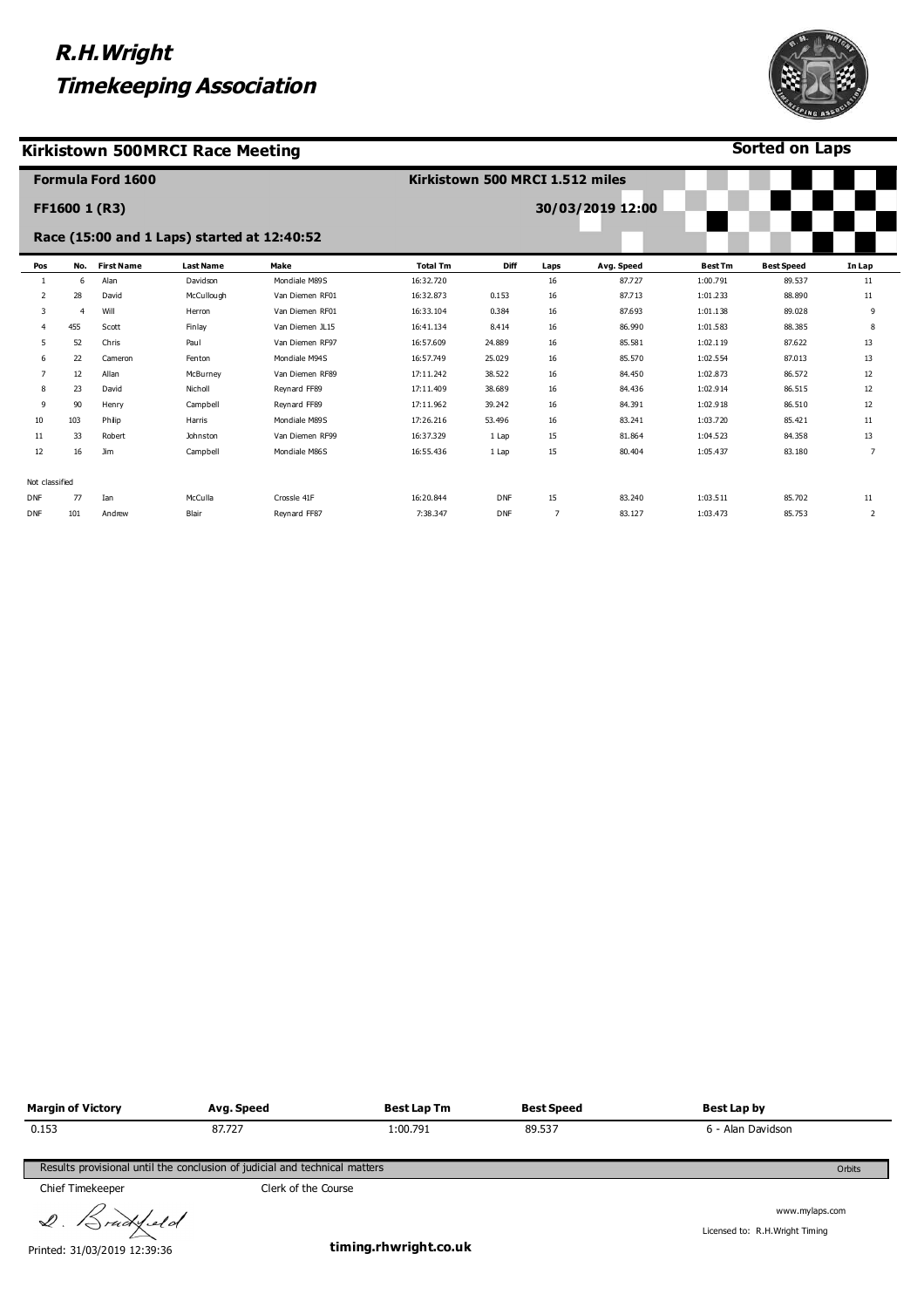#### **Kirkistown 500MRCI Race Meeting**



**Sorted on Laps**

|                |                | <b>Formula Ford 1600</b> |                                             |                 | Kirkistown 500 MRCI 1.512 miles |            |      |                  |                |                   |        |
|----------------|----------------|--------------------------|---------------------------------------------|-----------------|---------------------------------|------------|------|------------------|----------------|-------------------|--------|
|                |                | <b>FF1600 2 (R8)</b>     |                                             |                 |                                 |            |      | 30/03/2019 14:40 |                |                   |        |
|                |                |                          | Race (20:00 and 1 Laps) started at 15:26:40 |                 |                                 |            |      |                  |                |                   |        |
| Pos            | No.            | <b>First Name</b>        | <b>Last Name</b>                            | Make            | <b>Total Tm</b>                 | Diff       | Laps | Avg. Speed       | <b>Best Tm</b> | <b>Best Speed</b> | In Lap |
| 1              | 6              | Alan                     | Davidson                                    | Mondiale M89S   | 21:38.127                       |            | 21   | 88.053           | 1:01.233       | 88.890            | 10     |
| 2              | 28             | David                    | McCullough                                  | Van Diemen RF01 | 21:44.985                       | 6.858      | 21   | 87.590           | 1:01.247       | 88.870            | 11     |
| 3              | 455            | Scott                    | Finlay                                      | Van Diemen JL15 | 21:53.849                       | 15.722     | 21   | 86.999           | 1:01.883       | 87.957            | 10     |
| 4              | $\overline{4}$ | Will                     | Herron                                      | Van Diemen RF01 | 21:54.637                       | 16.510     | 21   | 86.947           | 1:01.585       | 88.382            | 18     |
| 5              | 52             | Chris                    | Paul                                        | Van Diemen RF97 | 22:21.373                       | 43.246     | 21   | 85.214           | 1:02.370       | 87.270            | 6      |
| 6              | 90             | Henry                    | Campbell                                    | Reynard FF89    | 22:27.986                       | 49.859     | 21   | 84.796           | 1:03.167       | 86.169            | 8      |
|                | 23             | David                    | Nicholl                                     | Reynard FF89    | 22:34.151                       | 56.024     | 21   | 84.410           | 1:03.628       | 85.544            | 11     |
| 8              | 16             | Jim                      | Campbell                                    | Mondiale M86S   | 22:27.988                       | 1 Lap      | 20   | 80.758           | 1:05.782       | 82.743            | 6      |
| Not classified |                |                          |                                             |                 |                                 |            |      |                  |                |                   |        |
| DNF            | 33             | Robert                   | Johnston                                    | Van Diemen RF99 | 20:50.978                       | <b>DNF</b> | 19   | 82.669           | 1:03.967       | 85.091            | 12     |
| DNF            | 12             | Allan                    | McBurney                                    | Van Diemen RF89 | 13:59.207                       | <b>DNF</b> | 13   | 84.317           | 1:03.396       | 85.857            | 5      |
| DNF            | 103            | Philip                   | Harris                                      | Mondiale M89S   | 12:21.392                       | <b>DNF</b> | 11   | 80.758           | 1:04.603       | 84.253            | 3      |
| DNF            | 101            | Andrew                   | Blair                                       | Reynard FF87    | 10:41.627                       | <b>DNF</b> | 10   | 84.832           | 1:02.473       | 87.126            | 6      |
| DNF            | 22             | Cameron                  | Fenton                                      | Mondiale M94S   | 1:10.571                        | <b>DNF</b> |      | 77.128           | 1:07.138       | 81.072            | 1      |
|                |                |                          |                                             |                 |                                 |            |      |                  |                |                   |        |

| <b>Margin of Victory</b> | Avg. Speed                                                                 | <b>Best Lap Tm</b> | Best Speed | Best Lap by       |        |  |  |  |  |  |
|--------------------------|----------------------------------------------------------------------------|--------------------|------------|-------------------|--------|--|--|--|--|--|
| 6.858                    | 88.053                                                                     | 1:01.233           | 88.890     | 6 - Alan Davidson |        |  |  |  |  |  |
|                          |                                                                            |                    |            |                   |        |  |  |  |  |  |
|                          | Results provisional until the conclusion of judicial and technical matters |                    |            |                   | Orbits |  |  |  |  |  |

Chief Timekeeper Chief Timekeeper

2. Brudysld

Printed: 31/03/2019 12:40:05

**timing.rhwright.co.uk**

www.mylaps.com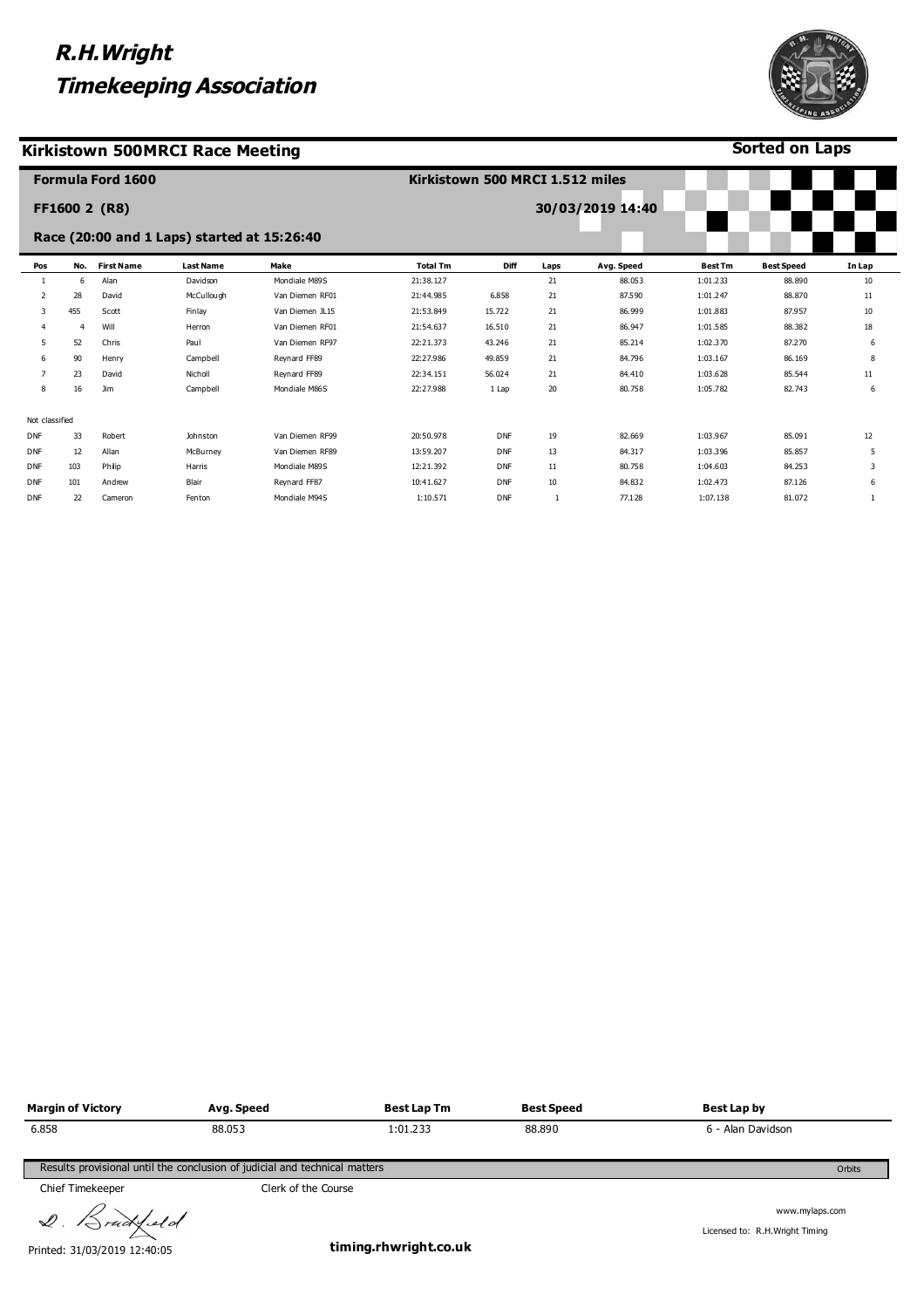#### **Kirkistown 500MRCI Race Meeting**

#### **Sorted on best lap time**

|     | <b>Formula Vee</b> |                                       |                  |                | Kirkistown 500 MRCI 1.512 miles |                  |        |                   |          |         |
|-----|--------------------|---------------------------------------|------------------|----------------|---------------------------------|------------------|--------|-------------------|----------|---------|
|     |                    | Formula Vee (Q4)                      |                  |                |                                 | 30/03/2019 10:30 |        |                   |          |         |
|     |                    | <b>Qualifying started at 10:57:28</b> |                  |                |                                 |                  |        |                   |          |         |
| Pos | No.                | <b>First Name</b>                     | <b>Last Name</b> | Make           | <b>Best Tm</b>                  | <b>Diff</b>      | In Lap | <b>Best Speed</b> | 2nd Best | 2nd Lap |
|     |                    | Anthony                               | Cross            | Sheane FV94    | 1:05.883                        |                  | 11     | 82.616            | 1:06.082 | 5       |
| 2   | 17                 | Daniel                                | Polley           | LOH Sheane     | 1:05.988                        | 0.105            |        | 82.485            | 1:06.430 | 11      |
| 3   | 97                 | Jack                                  | <b>Byrne</b>     | LOH Sheane     | 1:06.325                        | 0.442            | 13     | 82.066            | 1:06.477 | 6       |
| 4   | 26                 | Paul                                  | Heavy            | Leastone JH004 | 1:06.897                        | 1.014            | 11     | 81.364            | 1:07.380 |         |
| 5.  | 23                 | Ken                                   | <b>Browne</b>    | Sheane FV94    | 1:07.008                        | 1.125            | 11     | 81.229            | 1:07.114 |         |
| 6   | 16                 | $J-B$                                 | Farrell          | Sheane FV88    | 1:07.438                        | 1.555            | 9      | 80.711            | 1:07.555 | 5       |
|     | 78                 | David                                 | Loughlin         | Sheane FV02    | 1:07.614                        | 1.731            | 12     | 80.501            | 1:07.873 |         |
| 8   | 9                  | Robert                                | Fleming          | LOH Sheane     | 1:08.030                        | 2.147            | 12     | 80.009            | 1:08.447 | 6       |
| 9   | 53                 | Karl                                  | Sullivan         | LOH Sheane     | 1:08.196                        | 2.313            | 3      | 79.814            | 1:08.327 |         |
| 10  | 99                 | Jordan                                | Kelly            | Sheane FV97    | 1:09.089                        | 3.206            | 10     | 78.783            | 1:09.543 |         |
| 11  | 35                 | Matthew                               | Bodden           | Leastone JH002 | 1:09.480                        | 3.597            | 10     | 78.339            | 1:09.736 | 11      |
| 12  | 28                 | Philip                                | Sheane           | Sheane FV11    | 1:09.561                        | 3.678            |        | 78.248            | 1:09.708 | 5       |

1:10.301 1:12.636 4.418 6.753 5 3 0

77.425 74.936 - 1:10.518 1:13.797

4 6 0

Results provisional until the conclusion of judicial and technical matters

13 14 15 40 7 46

Sean Michael Shane

McCallion Killian McBride

Sheane FV Leastone JH004 Sheane FV95

 $\mathscr{Q}$  . Ield uò Printed: 31/03/2019 12:40:40

Chief Timekeeper Chief Timekeeper

**timing.rhwright.co.uk**

www.mylaps.com Licensed to: R.H.Wright Timing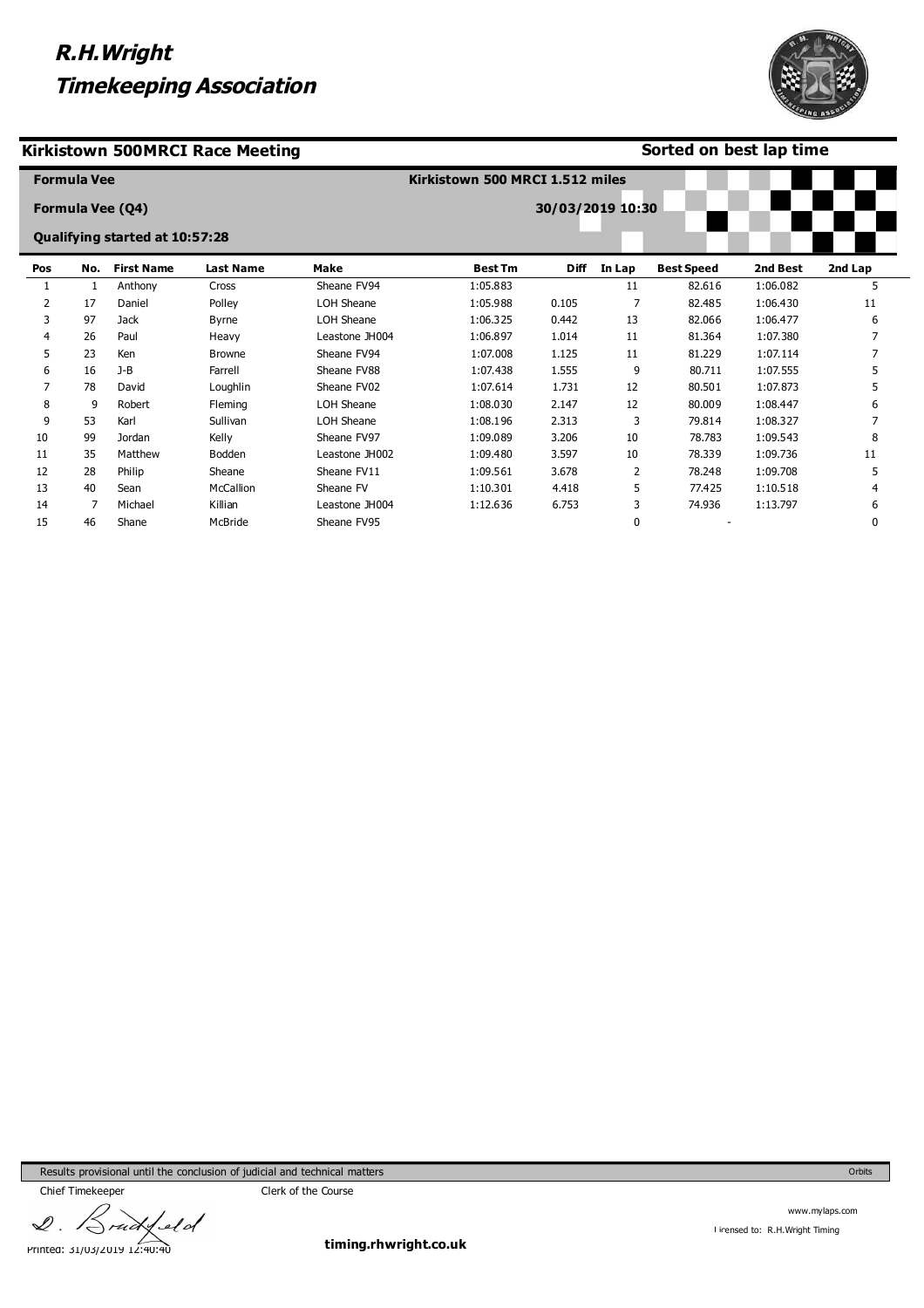#### **Kirkistown 500MRCI Race Meeting**



**Sorted on Laps**

|                | <b>Formula Vee</b> |                    |                                             |                | Kirkistown 500 MRCI 1.512 miles |            |      |                  |                |                   |                |
|----------------|--------------------|--------------------|---------------------------------------------|----------------|---------------------------------|------------|------|------------------|----------------|-------------------|----------------|
|                |                    | Formula Vee 1 (R4) |                                             |                |                                 |            |      | 30/03/2019 12:20 |                |                   |                |
|                |                    |                    | Race (15:00 and 1 Laps) started at 13:09:48 |                |                                 |            |      |                  |                |                   |                |
| Pos            | No.                | <b>First Name</b>  | <b>Last Name</b>                            | Make           | <b>Total Tm</b>                 | Diff       | Laps | Avg. Speed       | <b>Best Tm</b> | <b>Best Speed</b> | In Lap         |
| -1             | 97                 | Jack               | Byrne                                       | LOH Sheane     | 16:50.657                       |            | 15   | 80.784           | 1:06.585       | 81.745            | 5              |
| 2              | 23                 | Ken                | Browne                                      | Sheane FV94    | 17:00.862                       | 10.205     | 15   | 79.977           | 1:06.065       | 82.389            | 12             |
| 3              | 26                 | Paul               | Heavy                                       | Leastone JH004 | 17:08.521                       | 17.864     | 15   | 79.381           | 1:06.834       | 81.441            | 2              |
|                | 78                 | David              | Loughlin                                    | Sheane FV02    | 17:19.163                       | 28.506     | 15   | 78.568           | 1:08.126       | 79.896            | 6              |
| 5              | 9                  | Robert             | Fleming                                     | LOH Sheane     | 17:24.682                       | 34.025     | 15   | 78.153           | 1:07.695       | 80.405            | 14             |
| 6              | 16                 | $J-B$              | Farrell                                     | Sheane FV88    | 17:36.988                       | 46.331     | 15   | 77.243           | 1:07.967       | 80.083            | 13             |
| $\overline{7}$ | 28                 | Philip             | Sheane                                      | Sheane FV11    | 17:37.445                       | 46.788     | 15   | 77.210           | 1:08.469       | 79.496            | 13             |
| 8              | 35                 | Matthew            | Bodden                                      | Leastone JH002 | 17:38.812                       | 48.155     | 15   | 77.110           | 1:09.408       | 78.421            | 14             |
| 9              | 99                 | Jordan             | Kelly                                       | Sheane FV97    | 17:45.112                       | 54.455     | 15   | 76.654           | 1:08.908       | 78.990            | $\overline{4}$ |
| 10             |                    | Michael            | Killian                                     | Leastone JH004 | 17:08.743                       | 2 Laps     | 13   | 68.782           | 1:12.664       | 74.907            | 13             |
| Not classified |                    |                    |                                             |                |                                 |            |      |                  |                |                   |                |
| <b>DNF</b>     | 40                 | Sean               | McCallion                                   | Sheane FV      | 4:55.022                        | <b>DNF</b> | 4    | 73.798           | 1:10.768       | 76.914            | $\overline{4}$ |
| <b>DNF</b>     | 53                 | Karl               | Sullivan                                    | LOH Sheane     | 4.419                           | <b>DNF</b> |      |                  |                |                   | $\mathbf 0$    |
| <b>DNS</b>     | 46                 | Shane              | McBride                                     | Sheane FV95    |                                 | <b>DNS</b> |      |                  |                |                   | 0              |

| <b>Margin of Victory</b> | Avg. Speed                                                                 | Best Lap Tm | <b>Best Speed</b> | Best Lap by     |        |
|--------------------------|----------------------------------------------------------------------------|-------------|-------------------|-----------------|--------|
| 10.205                   | 80.784                                                                     | 1:06.065    | 82.389            | 23 - Ken Browne |        |
|                          | Results provisional until the conclusion of judicial and technical matters |             |                   |                 | Orbits |
| Chief Timekeeper         | Clerk of the Course                                                        |             |                   |                 |        |

 $Q$ . Brudsfeld

Printed: 31/03/2019 12:41:08

**timing.rhwright.co.uk**

www.mylaps.com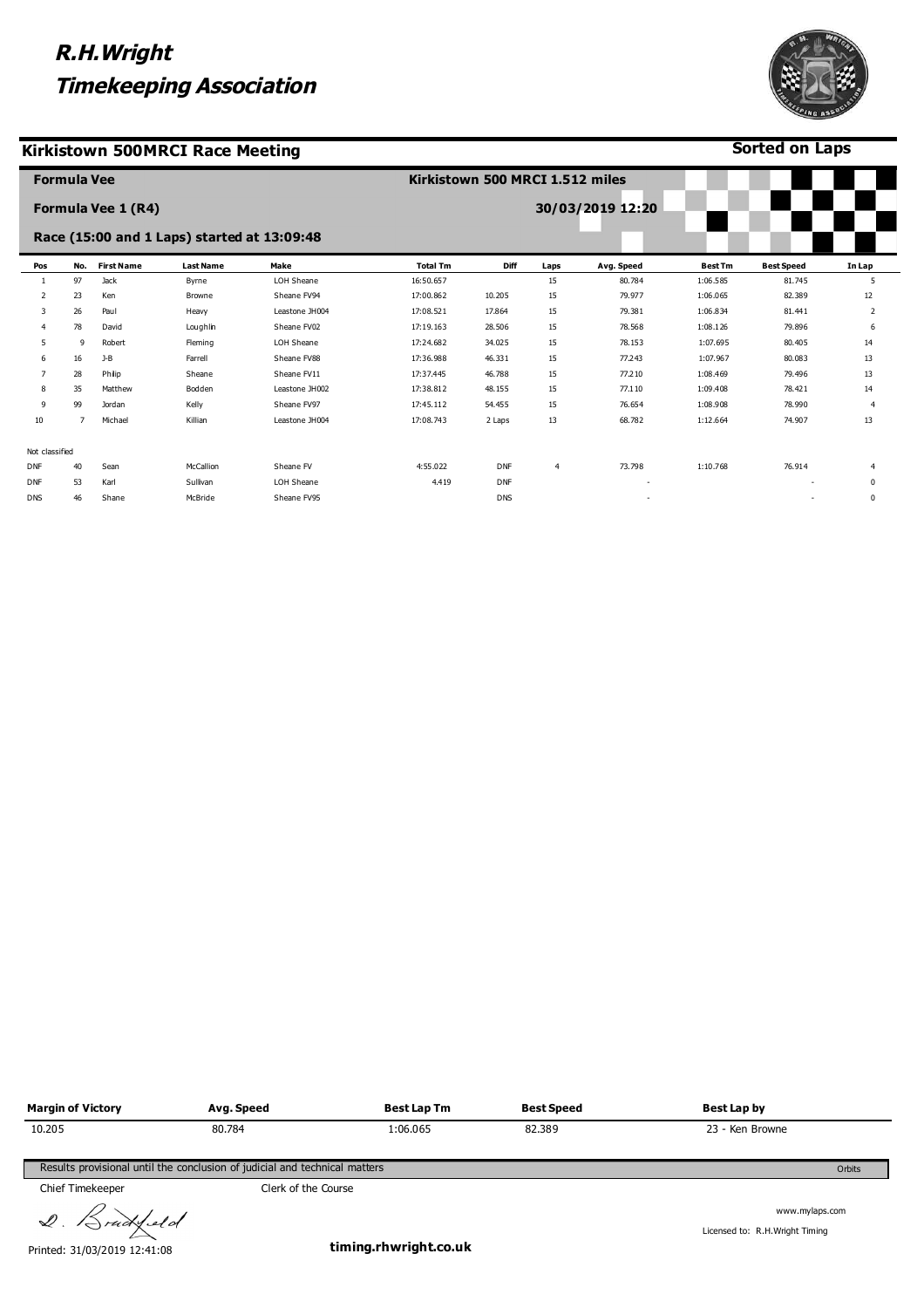#### **Kirkistown 500MRCI Race Meeting**



**Sorted on Laps**

|                | <b>Formula Vee</b> |                    |                                             |                | Kirkistown 500 MRCI 1.512 miles |            |                |                  |                |                   |        |
|----------------|--------------------|--------------------|---------------------------------------------|----------------|---------------------------------|------------|----------------|------------------|----------------|-------------------|--------|
|                |                    | Formula Vee 2 (R9) |                                             |                |                                 |            |                | 30/03/2019 15:10 |                |                   |        |
|                |                    |                    | Race (15:00 and 1 Laps) started at 16:04:27 |                |                                 |            |                |                  |                |                   |        |
| Pos            | No.                | <b>First Name</b>  | <b>Last Name</b>                            | Make           | <b>Total Tm</b>                 | Diff       | Laps           | Avg. Speed       | <b>Best Tm</b> | <b>Best Speed</b> | In Lap |
| -1             | $\mathbf{1}$       | Anthony            | Cross                                       | Sheane FV94    | 16:44.827                       |            | 15             | 81.253           | 1:05.844       | 82.665            | 12     |
| 2              | 97                 | <b>Jack</b>        | Byrne                                       | LOH Sheane     | 16:45.635                       | 0.808      | 15             | 81.188           | 1:05.608       | 82.963            | 14     |
| 3              | 26                 | Paul               | Heavy                                       | Leastone JH004 | 16:53.948                       | 9.121      | 15             | 80.522           | 1:05.930       | 82.558            | 5      |
| $\overline{4}$ | 23                 | Ken                | Browne                                      | Sheane FV94    | 16:54.965                       | 10.138     | 15             | 80.441           | 1:06.335       | 82.054            | 2      |
| 5              | 17                 | Daniel             | Polley                                      | LOH Sheane     | 17:08.474                       | 23.647     | 15             | 79.385           | 1:06.533       | 81.809            | 8      |
| 6              | 16                 | $J-B$              | Farrell                                     | Sheane FV88    | 17:20.252                       | 35.425     | 15             | 78.486           | 1:08.157       | 79.860            | 9      |
| $\overline{7}$ | 78                 | David              | Loughlin                                    | Sheane FV02    | 17:20.278                       | 35.451     | 15             | 78.484           | 1:07.549       | 80.579            | 9      |
| 8              | 9                  | Robert             | Fleming                                     | LOH Sheane     | 17:27.458                       | 42.631     | 15             | 77.946           | 1:07.789       | 80.294            | 10     |
| 9              | 99                 | Jordan             | Kelly                                       | Sheane FV97    | 17:40.117                       | 55.290     | 15             | 77.015           | 1:08.919       | 78.977            | 8      |
| 10             | 35                 | Matthew            | Bodden                                      | Leastone JH002 | 17:43.204                       | 58.377     | 15             | 76.792           | 1:09.424       | 78.403            | 14     |
| 11             | 40                 | Sean               | McCallion                                   | Sheane FV      | 16:49.622                       | 1 Lap      | 14             | 75.476           | 1:09.883       | 77,888            | 11     |
|                |                    |                    |                                             |                |                                 |            |                |                  |                |                   |        |
| Not classified |                    |                    |                                             |                |                                 |            |                |                  |                |                   |        |
| <b>DNF</b>     | 7                  | Michael            | Killian                                     | Leastone JH004 | 8:55.108                        | <b>DNF</b> | 7              | 71.203           | 1:12.436       | 75.142            | 5      |
| <b>DNF</b>     | 28                 | Philip             | Sheane                                      | Sheane FV11    | 3:17.990                        | <b>DNF</b> | $\overline{2}$ | 54.983           | 1:14.942       | 72.630            | 1      |
|                |                    |                    |                                             |                |                                 |            |                |                  |                |                   |        |

| <b>Margin of Victory</b> | Avg. Speed                                                                 | <b>Best Lap Tm</b> | <b>Best Speed</b> | Best Lap by     |        |
|--------------------------|----------------------------------------------------------------------------|--------------------|-------------------|-----------------|--------|
| 0.808                    | 81.253                                                                     | 1:05.608           | 82,963            | 97 - Jack Byrne |        |
|                          |                                                                            |                    |                   |                 |        |
|                          | Results provisional until the conclusion of judicial and technical matters |                    |                   |                 | Orbits |

Chief Timekeeper Chief Timekeeper

2. Brudysld

Printed: 31/03/2019 12:41:38

**timing.rhwright.co.uk**

www.mylaps.com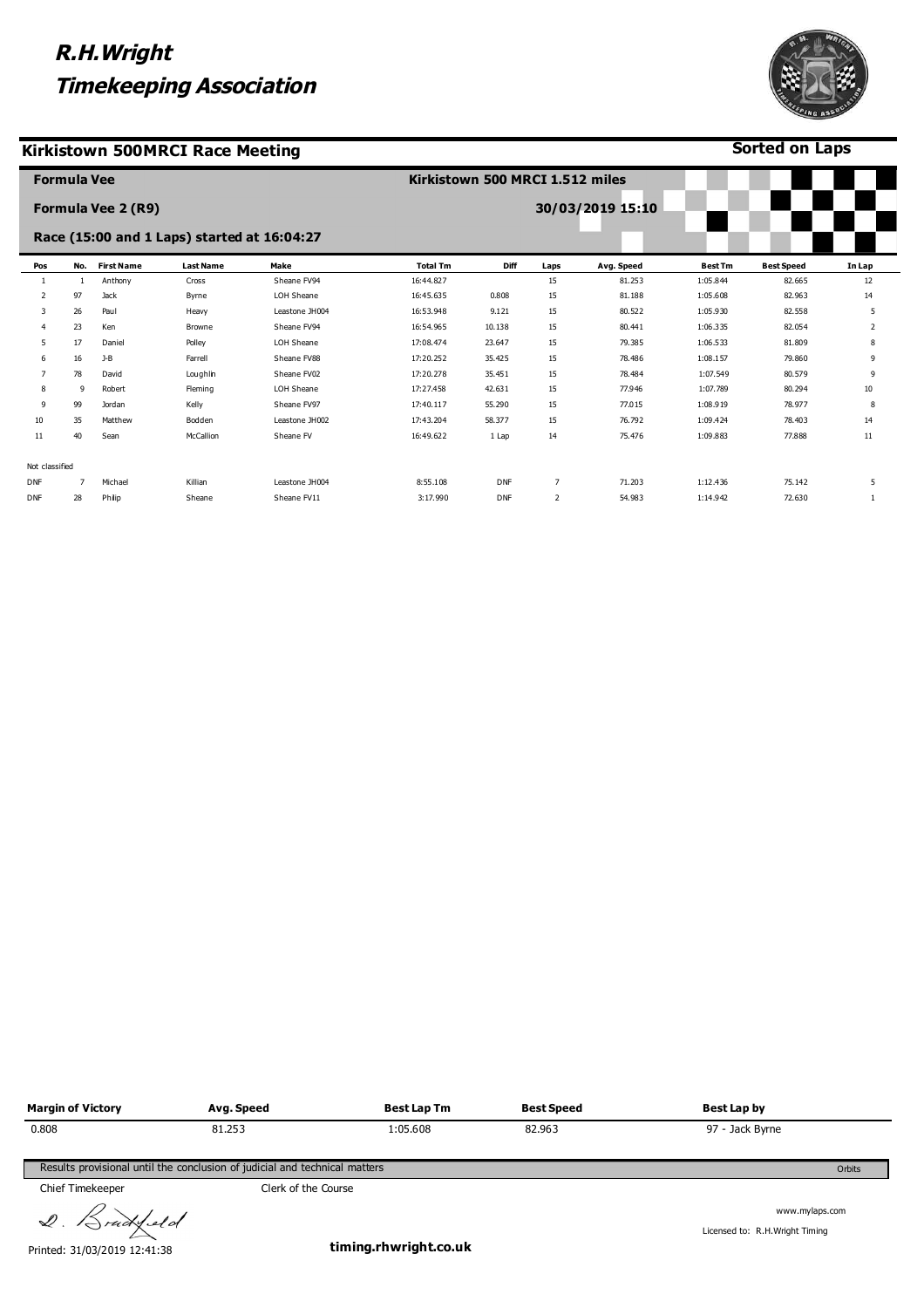

#### **Kirkistown 500MRCI Race Meeting**

#### **Sorted on best lap time**

|              |                | <b>Libre Saloons/GT</b> |                                                   |                        | Kirkistown 500 MRCI 1.512 miles |                  |                |                   |          |              |
|--------------|----------------|-------------------------|---------------------------------------------------|------------------------|---------------------------------|------------------|----------------|-------------------|----------|--------------|
|              |                | Libre Saloons/GT (Q5)   |                                                   |                        |                                 | 30/03/2019 10:50 |                |                   |          |              |
|              |                |                         | Qualifying (15:00 and 1 Laps) started at 11:18:01 |                        |                                 |                  |                |                   |          |              |
| Pos          | No.            | <b>First Name</b>       | <b>Last Name</b>                                  | Make                   | <b>Best Tm</b>                  | <b>Diff</b>      | In Lap         | <b>Best Speed</b> | 2nd Best | 2nd Lap      |
| $\mathbf{1}$ | 47             | Gerard                  | Connell                                           | 2.8 SHP Escort         | 59.647                          |                  | 10             | 91.254            | 1:00.170 | 6            |
| 2            | 46             | Ulick                   | <b>Burke</b>                                      | 2.0 Honda Integra      | 1:02.742                        | 3.095            | 2              | 86.752            | 1:09.204 | 3            |
| 3            | 10             | Martin                  | Duffy                                             | 3.2 BMW M3             | 1:03.090                        | 3.443            | 13             | 86.274            | 1:03.763 | 12           |
| 4            | 12             | Stephen                 | Potter                                            | 2.4 Honda Integra      | 1:03.103                        | 3.456            | 6              | 86.256            | 1:03.384 | 3            |
| 5            | 16             | Keith                   | Campbell                                          | 2.0 VW Corrado Honda   | 1:03.447                        | 3.800            | 9              | 85.788            | 1:03.769 | 6            |
| 6            | 48             | Ciaran                  | Denvir                                            | 2.4 Honda Civic        | 1:03.531                        | 3.884            | 3              | 85.675            | 1:03.672 | 2            |
| 7            | 79             | Jay                     | Reilly                                            | 1.8 Honda Civic        | 1:03.728                        | 4.081            | 6              | 85.410            | 1:04.088 | 4            |
| 8            | 83             | Stephen                 | Traub                                             | 2.2 Honda Civic R      | 1:04.883                        | 5.236            | 12             | 83.890            | 1:05.298 | 11           |
| 9            | 18             | Martin                  | McDonnell                                         | 2.0 Subaru Impreza STi | 1:05.394                        | 5.747            | 12             | 83.234            | 1:05.887 | 9            |
| 10           | 21             | Garret                  | Hayden                                            | 1.6 Honda Civic        | 1:05.995                        | 6.348            | 8              | 82,476            | 1:06.066 | 6            |
| 11           | 33             | Donal                   | Neill                                             | 1.8t SEAT Cupra        | 1:06.710                        | 7.063            | 6              | 81.592            | 1:06.801 | 11           |
| 12           | 86             | Daniel                  | Faherty                                           | 2.0 Honda Civic R      | 1:07.113                        | 7.466            | 5              | 81.102            | 1:07.503 | 7            |
| 13           | 53             | Alan                    | <b>Stewart</b>                                    | 3.0 BMW 330i           | 1:07.597                        | 7.950            | 7              | 80.522            | 1:07.646 | 4            |
| 14           | 89             | Eoghan                  | Kerin                                             | 2.0 Honda Integra      | 1:08.497                        | 8.850            | 9              | 79.464            | 1:10.464 | 8            |
| 15           | 97             | Adrian                  | Dunne                                             | 1.6 Citroen Saxo       | 1:09.451                        | 9.804            | 8              | 78.372            | 1:09.525 | 9            |
| 16           | 59             | Ralph                   | Jess                                              | 3.0 BMW 330i           | 1:09.503                        | 9.856            | 11             | 78.313            | 1:09.960 | 10           |
| 17           | 31             | Keith                   | Wray                                              | 3.0 BMW 330i           | 1:09.973                        | 10.326           | 11             | 77,787            | 1:10.316 | 8            |
| 18           | 71             | Gavin                   | Kilkey                                            | 3.0 BMW 330i           | 1:10.324                        | 10.677           | $\overline{2}$ | 77.399            | 2:21.297 | 3            |
| 19           | 5              | Tony                    | Gallagher                                         | 2.2 Honda Accord       | 1:10.778                        | 11.131           | 2              | 76.903            | 1:10.926 | 4            |
| 20           | 11             | Alan                    | Donnelly                                          | 3.0 BMW 330i           | 1:13.222                        | 13.575           | 10             | 74.336            | 1:13.800 | 7            |
| 21           | 15             | Pete                    | Murray                                            | 3.0 BMW 330i           | 1:21.650                        | 22.003           | 3              | 66.663            | 1:22.676 | 2            |
| 22           | 2              | Greer                   | Wray                                              | 3.0 BMW 330i           |                                 |                  | 0              |                   |          | 0            |
| 23           | 6              | Barry                   | <b>Travers</b>                                    | 2.5t Ford Focus RS     |                                 |                  | 0              |                   |          | 0            |
| 24           | $\overline{7}$ | Shane                   | Rabbitt                                           | 1.3r Mazda RX7         |                                 |                  | 0              |                   |          | 0            |
| 25           | 37             | Anthony                 | Murtagh                                           | 1.8 VW Corrado         |                                 |                  | 0              |                   |          | 0            |
| 26           | 55             | <b>Btian</b>            | Fitzpatrick                                       | 2.0 Renault Clio       |                                 |                  | 0              |                   |          | $\Omega$     |
| 27           | 66             | Andrew                  | Armstrong                                         | 3.2 BMW M3             |                                 |                  | 0              |                   |          | $\mathbf{0}$ |
| 28           | 69             | Robert                  | Savage                                            | 1.8 Honda Integra      |                                 |                  | 0              |                   |          | 0            |
| 29           | 80             | Neil                    | White                                             | 3.0 BMW 330i           |                                 |                  | 0              |                   |          | $\Omega$     |

#### **Announcements**

Car 16,86,53,and 71 – Please fit a working transponder as per MSA Reg Q12.2.1

Results provisional until the conclusion of judicial and technical matters

Chief Timekeeper Chief Timekeeper

 $\mathscr{Q}$  . feld Printed: 31/03/2019 12:42:12

**timing.rhwright.co.uk**

www.mylaps.com

Orbits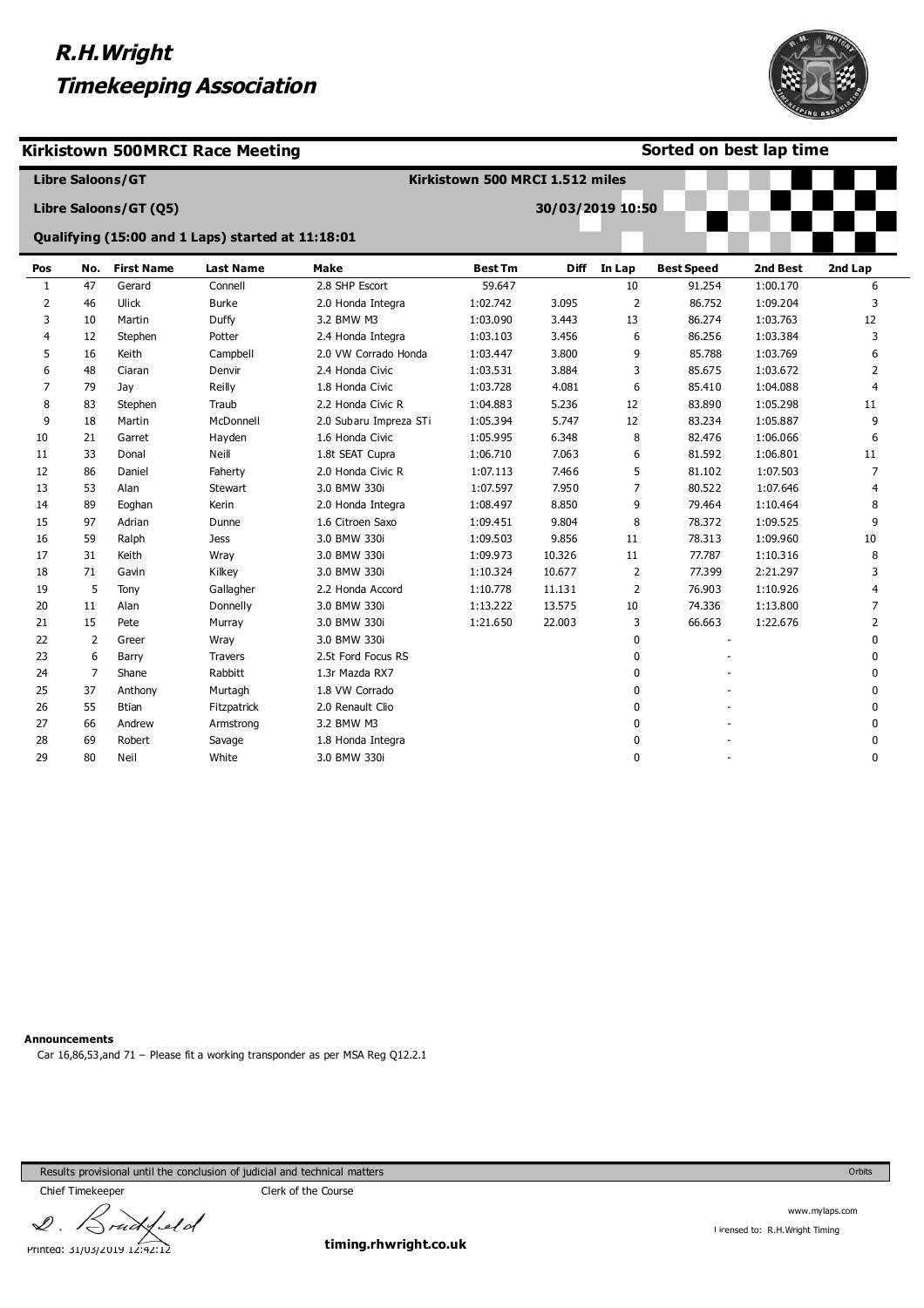**Kirkistown 500MRCI Race Meeting**



**Sorted on Laps**

|                |        | <b>Libre Saloons/GT</b> |                                             |                        |                 | Kirkistown 500 MRCI 1.512 miles |                |                  |                |                   |                |
|----------------|--------|-------------------------|---------------------------------------------|------------------------|-----------------|---------------------------------|----------------|------------------|----------------|-------------------|----------------|
|                |        | Libre Saloons/GT 1 (R5) |                                             |                        |                 |                                 |                | 30/03/2019 12:40 |                |                   |                |
|                |        |                         | Race (15:00 and 1 Laps) started at 13:34:50 |                        |                 |                                 |                |                  |                |                   |                |
| Pos            |        | No. First Name          | <b>Last Name</b>                            | Make                   | <b>Total Tm</b> | <b>Diff</b>                     | Laps           | Avg. Speed       | <b>Best Tm</b> | <b>Best Speed</b> | In Lap         |
|                |        |                         |                                             |                        |                 |                                 |                |                  |                |                   |                |
| GT             |        |                         |                                             |                        |                 |                                 |                |                  |                |                   |                |
| $\mathbf{1}$   | 47     | Gerard                  | Connell                                     | 2.8 SHP Escort         | 16:44.051       |                                 | 11             | 59.632           | 59.914         | 90.847            | 9              |
| $\overline{2}$ | 18     | Martin                  | McDonnell                                   | 2.0 Subaru Impreza STi | 17:02.381       | 18.330                          | 11             | 58.563           | 1:05.279       | 83.381            | 10             |
| Libre Saloons  |        |                         |                                             |                        |                 |                                 |                |                  |                |                   |                |
| -1             | 48     | Ciaran                  | Denvir                                      | 2.4 Honda Civic        | 16:36.738       |                                 | 11             | 60.069           | 1:02.794       | 86.681            | 10             |
| $\overline{2}$ | 79     | Jay                     | Reilly                                      | 1.8 Honda Civic        | 16:43.046       | 6.308                           | 11             | 59.691           | 1:03.272       | 86.026            | 11             |
| 3              | 12     | Stephen                 | Potter                                      | 2.4 Honda Integra      | 16:43.474       | 6.736                           | 11             | 59.666           | 1:03.191       | 86.136            | 9              |
| 4              | 16     | Keith                   | Campbell                                    | 2.0 VW Corrado Honda   | 16:44.023       | 7.285                           | 11             | 59.633           | 1:03.558       | 85.639            | 11             |
| 5              | 46     | Ulick                   | Burke                                       | 2.0 Honda Integra      | 16:47.669       | 10.931                          | 11             | 59.418           | 1:04.633       | 84.214            | 10             |
| 6              | 83     | Stephen                 | Traub                                       | 2.2 Honda Civic R      | 16:51.156       | 14.418                          | 11             | 59.213           | 1:05.003       | 83.735            | 10             |
| 7              | 33     | Donal                   | Neill                                       | 1.8t SEAT Cupra        | 16:54.042       | 17.304                          | 11             | 59.044           | 1:05.406       | 83.219            | 9              |
| R              | 21     | Garret                  | Hayden                                      | 1.6 Honda Civic        | 16:59.739       | 23.001                          | 11             | 58.714           | 1:05.330       | 83.316            | 9              |
| 9              | 5      | Tony                    | Gallagher                                   | 2.2 Honda Accord       | 17:16.888       | 40.150                          | 11             | 57.743           | 1:08.871       | 79.032            | $11\,$         |
| 10             | 86     | Daniel                  | Faherty                                     | 2.0 Honda Civic R      | 17:17.696       | 40.958                          | 11             | 57.698           | 1:06.676       | 81.634            | 9              |
| 11             | 59     | Ralph                   | <b>Jess</b>                                 | 3.0 BMW 330i           | 17:18.666       | 41.928                          | 11             | 57.644           | 1:08.989       | 78.897            | 10             |
| 12             | 71     | Gavin                   | Kilkey                                      | 3.0 BMW 330i           | 17:24.205       | 47.467                          | 11             | 57.339           | 1:09.384       | 78.448            | 9              |
| 13             | 31     | Keith                   | Wray                                        | 3.0 BMW 330i           | 17:31.721       | 54.983                          | 11             | 56.929           | 1:10.888       | 76.783            | 11             |
| 14             | $11\,$ | Alan                    | Donnelly                                    | 3.0 BMW 330i           | 17:41.956       | 1:05.218                        | 11             | 56.380           | 1:12.693       | 74.877            | 9              |
| 15             | 53     | Alan                    | Stewart                                     | 3.0 BMW 330i           | 16:40.258       | 9 Laps                          | $\overline{2}$ | 10.883           | 1:10.074       | 77.675            | $\overline{2}$ |
| Not classified |        |                         |                                             |                        |                 |                                 |                |                  |                |                   |                |
| <b>DNF</b>     | 89     | Eoghan                  | Kerin                                       | 2.0 Honda Integra      | 15:08.659       | <b>DNF</b>                      | 9              | 53.912           | 1:09.155       | 78.708            | 8              |
| <b>DNF</b>     | 15     | Pete                    | Murray                                      | 3.0 BMW 330i           | 11:38.626       | DNF                             | 6              | 46.746           | 1:31.397       | 59.554            | 6              |
| <b>DNF</b>     | 10     | Martin                  | Duffy                                       | 3.2 BMW M3             | 3.484           | DNF                             |                |                  |                |                   | 0              |
| <b>DNF</b>     | 97     | Adrian                  | Dunne                                       | 1.6 Citroen Saxo       | 6.235           | <b>DNF</b>                      |                |                  |                |                   | $\mathbf 0$    |

**Announcements**

Car 53 – Please fit a working transponder as per MSA Reg Q12.2.1

| <b>Margin of Victory</b> | Avg. Speed                                                                 | <b>Best Lap Tm</b> | <b>Best Speed</b> | Best Lap by                                       |
|--------------------------|----------------------------------------------------------------------------|--------------------|-------------------|---------------------------------------------------|
| 6.308                    | 60.069                                                                     | 59.914             | 90.847            | 47 - Gerard Connell                               |
|                          | Results provisional until the conclusion of judicial and technical matters |                    |                   | Orbits                                            |
| Chief Timekeeper         | Clerk of the Course                                                        |                    |                   |                                                   |
| 2. Bruddeld              |                                                                            |                    |                   | www.mylaps.com<br>Licensed to: R.H. Wright Timing |

Printed: 31/03/2019 12:42:43

**timing.rhwright.co.uk**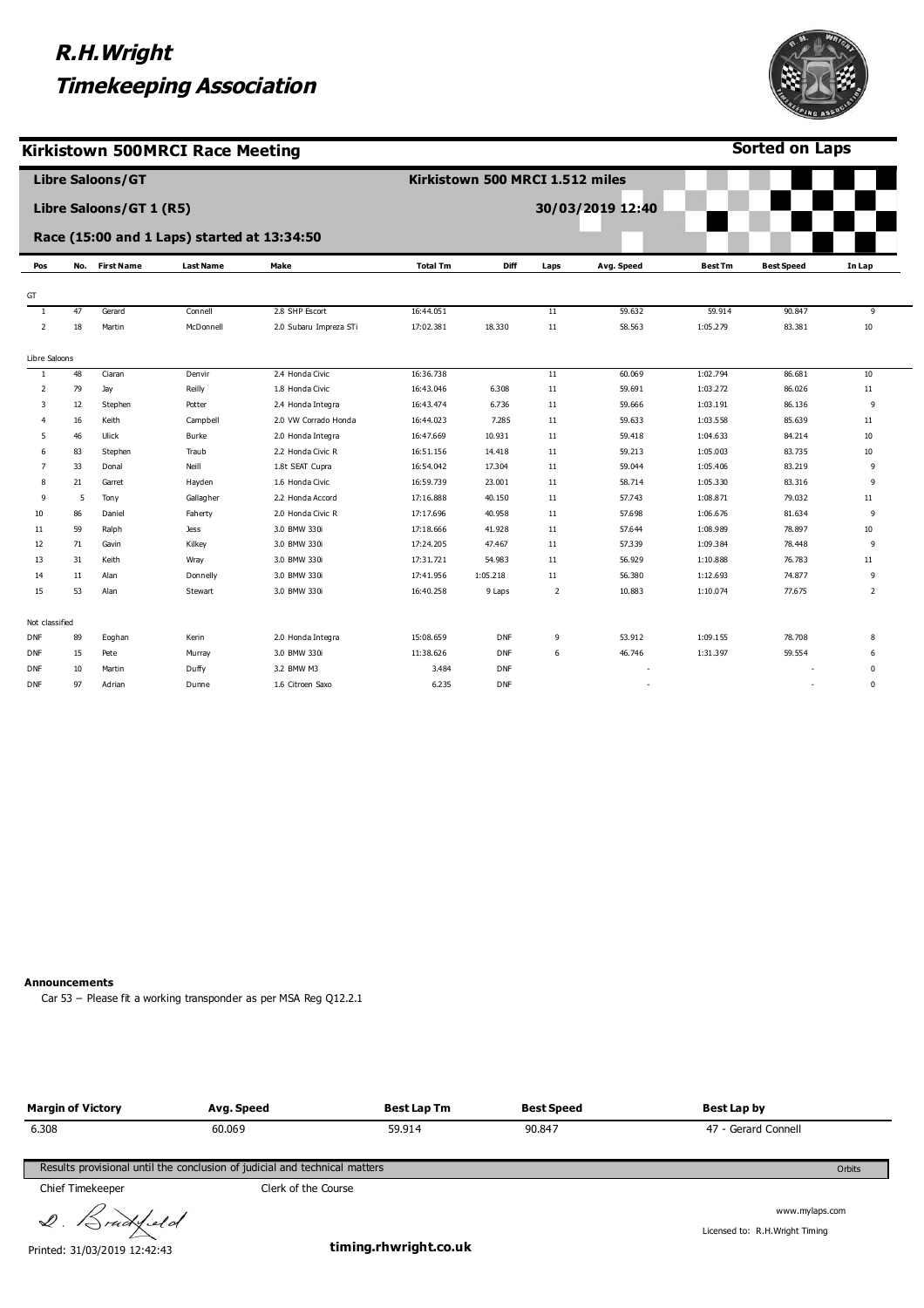

**Sorted on Laps**

**Kirkistown 500MRCI Race Meeting**

|                |     | <b>Libre Saloons/GT</b>  |                                             |                        |                 | Kirkistown 500 MRCI 1.512 miles |              |                  |                |                   |                         |
|----------------|-----|--------------------------|---------------------------------------------|------------------------|-----------------|---------------------------------|--------------|------------------|----------------|-------------------|-------------------------|
|                |     | Libre Saloons/GT 2 (R10) |                                             |                        |                 |                                 |              | 30/03/2019 16:30 |                |                   |                         |
|                |     |                          | Race (15:00 and 1 Laps) started at 16:33:12 |                        |                 |                                 |              |                  |                |                   |                         |
| Pos            | No. | <b>First Name</b>        | <b>Last Name</b>                            | Make                   | <b>Total Tm</b> | Diff                            | Laps         | Avg. Speed       | <b>Best Tm</b> | <b>Best Speed</b> | In Lap                  |
| Not classified |     |                          |                                             |                        |                 |                                 |              |                  |                |                   |                         |
| DNF            | 18  | Martin                   | McDonnell                                   | 2.0 Subaru Impreza STi | 15:51.513       | <b>DNF</b>                      | 14           | 80.085           | 1:05.200       | 83.482            | 9                       |
| DNF            | 47  | Gerard                   | Connell                                     | 2.8 SHP Escort         | 8:31.479        | <b>DNF</b>                      | 8            | 85.134           | 1:01.751       | 88.145            | $\overline{4}$          |
| Libre Saloons  |     |                          |                                             |                        |                 |                                 |              |                  |                |                   |                         |
| -1.            | 48  | Ciaran                   | Denvir                                      | 2.4 Honda Civic        | 16:57.912       |                                 | 16           | 85.556           | 1:02.236       | 87.458            | $\overline{\mathbf{3}}$ |
| 2              | 12  | Stephen                  | Potter                                      | 2.4 Honda Integra      | 16:59.714       | 1.802                           | 16           | 85.405           | 1:01.850       | 88.004            | 15                      |
| 3              | 16  | Keith                    | Campbell                                    | 2.0 VW Corrado Honda   | 17:12.279       | 14.367                          | 16           | 84.365           | 1:02.906       | 86.526            | 8                       |
| 4              | 46  | Ulick                    | Burke                                       | 2.0 Honda Integra      | 17:28.896       | 30.984                          | 16           | 83.029           | 1:02.976       | 86.430            | 7                       |
| 5              | 79  | Jay                      | Reilly                                      | 1.8 Honda Civic        | 17:40.043       | 42.131                          | 16           | 82.155           | 1:04.348       | 84.587            | 5                       |
| 6              | 33  | Donal                    | Neill                                       | 1.8t SEAT Cupra        | 17:42.506       | 44.594                          | 16           | 81.965           | 1:04.947       | 83.807            | 14                      |
| 7              | 21  | Garret                   | Hayden                                      | 1.6 Honda Civic        | 17:43.906       | 45.994                          | 16           | 81.857           | 1:05.214       | 83.464            | 14                      |
| 8              | 86  | Daniel                   | Faherty                                     | 2.0 Honda Civic R      | 18:08.373       | 1:10.461                        | 16           | 80.017           | 1:06.161       | 82.269            | 13                      |
| 9              | 5   | Tony                     | Gallagher                                   | 2.2 Honda Accord       | 17:37.737       | 1 Lap                           | 15           | 77.189           | 1:08.261       | 79.738            | 6                       |
| 10             | 59  | Ralph                    | <b>Jess</b>                                 | 3.0 BMW 330i           | 17:40.491       | 1 Lap                           | 15           | 76.988           | 1:08.282       | 79.714            | $\overline{7}$          |
| 11             | 71  | Gavin                    | Kilkey                                      | 3.0 BMW 330i           | 17:55.279       | 1 Lap                           | 15           | 75.929           | 1:07.498       | 80.640            | 7                       |
| 12             | 31  | Keith                    | Wray                                        | 3.0 BMW 330i           | 17:56.399       | 2 Laps                          | 14           | 70.794           | 1:11.554       | 76.069            | 5                       |
| Not classified |     |                          |                                             |                        |                 |                                 |              |                  |                |                   |                         |
| DNF            | 83  | Stephen                  | Traub                                       | 2.2 Honda Civic R      | 13:20.338       | <b>DNF</b>                      | 12           | 81.611           | 1:04.966       | 83.783            | 8                       |
| <b>DNF</b>     | 97  | Adrian                   | Dunne                                       | 1.6 Citroen Saxo       | 1:37.523        | <b>DNF</b>                      | $\mathbf{1}$ | 55.813           | 1:31.837       | 59.268            | 1                       |
| <b>DNF</b>     | 11  | Alan                     | Donnelly                                    | 3.0 BMW 330i           | 11.648          | <b>DNF</b>                      |              |                  |                |                   | $\mathbf 0$             |
| DNS            | 10  | Martin                   | Duffy                                       | 3.2 BMW M3             |                 | <b>DNS</b>                      |              |                  |                |                   | $\mathbf 0$             |
| DNS            | 89  | Eoghan                   | Kerin                                       | 2.0 Honda Integra      |                 | <b>DNS</b>                      |              |                  |                |                   | $\Omega$                |
| DNS            | 15  | Pete                     | Murray                                      | 3.0 BMW 330i           |                 | <b>DNS</b>                      |              | ÷,               |                | ٠                 | $\mathbf 0$             |

**Announcements**

No transponder times recorded for Car No 53 Car No 53 also took part in race.

| <b>Margin of Victory</b> | Avg. Speed                                                                 | <b>Best Lap Tm</b> | Best Speed | Best Lap by         |        |
|--------------------------|----------------------------------------------------------------------------|--------------------|------------|---------------------|--------|
| 1.802                    | 85.556                                                                     | 1:01.850           | 88,004     | 12 - Stephen Potter |        |
|                          | Results provisional until the conclusion of judicial and technical matters |                    |            |                     | Orbits |
| <b>Chief Timekeeper</b>  | Clerk of the Course                                                        |                    |            |                     |        |

2. Brudysld

Printed: 31/03/2019 12:43:12

**timing.rhwright.co.uk**

www.mylaps.com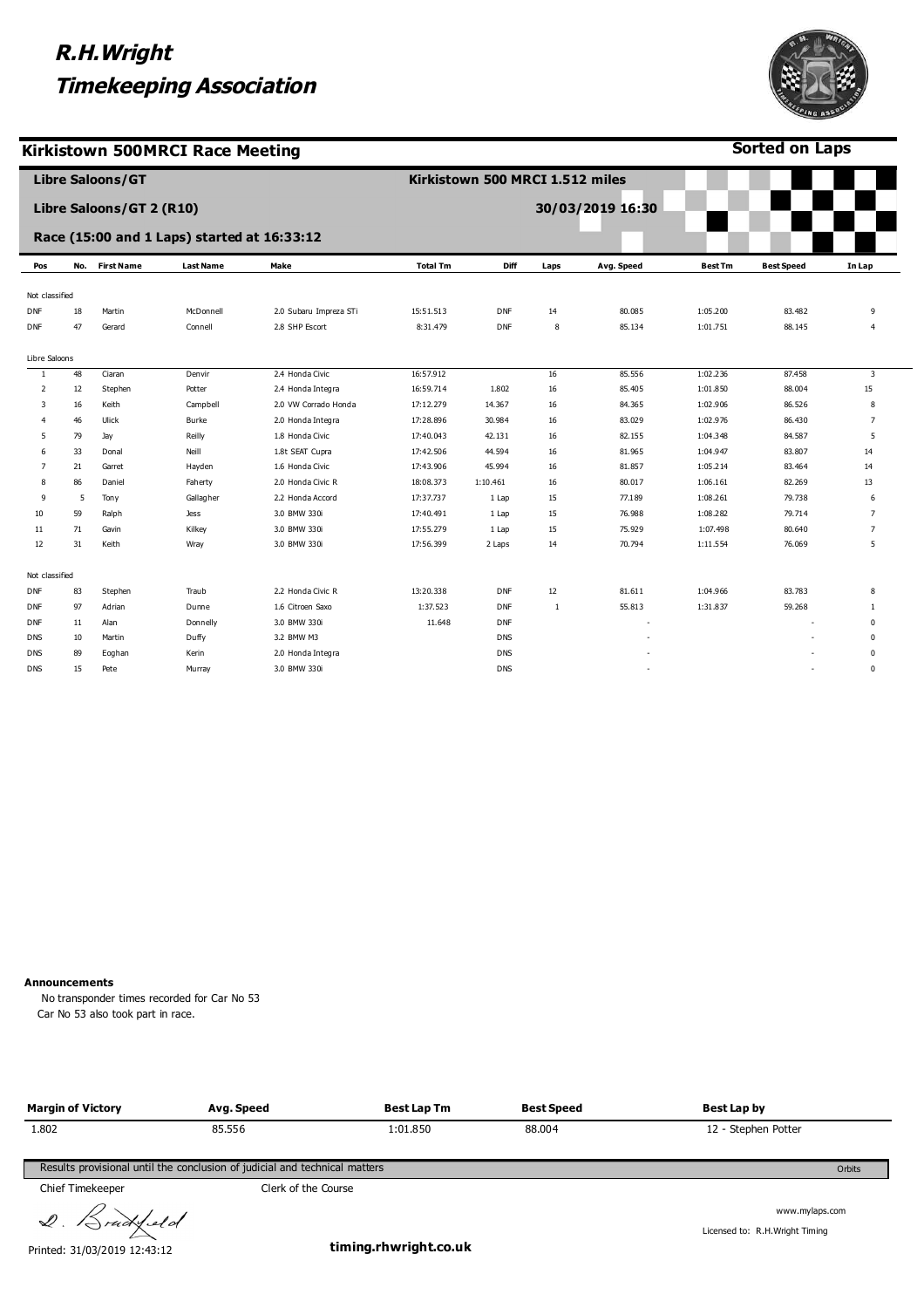#### **Kirkistown 500MRCI Race Meeting**

#### **Sorted on best lap time**

-

|     | <b>Roadsports</b> |                               |                   |                      | Kirkistown 500 MRCI 1.512 miles |                  |        |                   |          |         |
|-----|-------------------|-------------------------------|-------------------|----------------------|---------------------------------|------------------|--------|-------------------|----------|---------|
|     | Roadsports (Q1)   |                               |                   |                      |                                 | 30/03/2019 09:30 |        |                   |          |         |
|     |                   | Qualifying started at 9:45:12 |                   |                      |                                 |                  |        |                   |          |         |
| Pos | No.               | <b>First Name</b>             | <b>Last Name</b>  | <b>Make</b>          | <b>Best Tm</b>                  | <b>Diff</b>      | In Lap | <b>Best Speed</b> | 2nd Best | 2nd Lap |
| 1   | 4                 | Ivor                          | Greenwood         | 1.3 Radical Prosport | 59.290                          |                  | 2      | 91.803            | 1:01.029 |         |
| 2   | 58                | Paul                          | Conn              | 2.0 Crossle 47S      | 1:00.060                        | 0.770            | 8      | 90.626            | 1:00.750 |         |
| 3   | 40                | Maurice                       | McClay            | 2.0 Westfield GM     | 1:02.198                        | 2.908            | 9      | 87.511            | 1:02.430 |         |
| 4   | 56                | <b>John</b>                   | Benson            | 2.0 Crossle 37S      | 1:02.514                        | 3.224            | 5      | 87.069            | 1:03.234 |         |
| 5   | 34                | Mark                          | Francis           | 1.0 Locost Honda     | 1:02.781                        | 3.491            | 6      | 86.699            | 1:02.816 | 9       |
| 6   | 94                | <b>Brendan</b>                | Cunning           | 1.0 GMS Honda        | 1:03.155                        | 3.865            | 5      | 86.185            | 1:03.275 |         |
| 7   | 54                | <b>Steve</b>                  | Morris            | 2.0 Crossle 42S      | 1:03.686                        | 4.396            | 12     | 85.467            | 1:03.740 | 8       |
| 8   | 57                | <b>John</b>                   | <b>McCandless</b> | 2.0 Crossle 47S      | 1:03.754                        | 4.464            | 12     | 85.375            | 1:03.960 | 11      |
| 9   | 44                | Richard                       | Francis           | 1.0 Westfield Honda  | 1:03.820                        | 4.530            | 12     | 85.287            | 1:04.090 | 11      |
| 10  | 15                | Paul                          | Thompson          | 1.0 Striker Honda    | 1:04.492                        | 5.202            | 6      | 84.398            | 1:05.087 | 9       |
| 11  | 146               | David                         | Mutch             | 1.0 GMS Honda        | 1:05.012                        | 5.722            | 5      | 83.723            | 1:05.979 |         |
| 12  | 111               | Davis                         | <b>Buick</b>      | 1.0 Reis Aero Honda  | 1:06.183                        | 6.893            | 8      | 82.242            | 1:06.334 | 5       |
| 13  | 53                | Scott                         | Walker            | 1.0 Locost Honda     | 1:07.391                        | 8.101            | 2      | 80.768            | 1:10.916 |         |
| 14  | 360               | Redmond                       | McNamee           | 1.0 ST Megablade     | 1:08.518                        | 9.228            | 9      | 79.439            | 1:09.010 | 10      |
| 15  | 20                | Jim                           | Larkham           | 1.3 Radical PR06     | 1:20.912                        | 21.622           | 2      | 67.271            | 1:23.406 | 4       |
| 16  | 22                | Allen                         | Millar            | 1.0 GMS Honda        |                                 |                  | 0      |                   |          | 0       |
| 17  | 46                | Trevor                        | Allen             | 1.0 Westfield Honda  |                                 |                  | 0      |                   |          |         |

Results provisional until the conclusion of judicial and technical matters

Chief Timekeeper Chief Timekeeper  $4$ eld  $\mathscr{Q}$  .

ui

Printed: 31/03/2019 12:43:47

**timing.rhwright.co.uk**

www.mylaps.com Licensed to: R.H.Wright Timing

Orbits

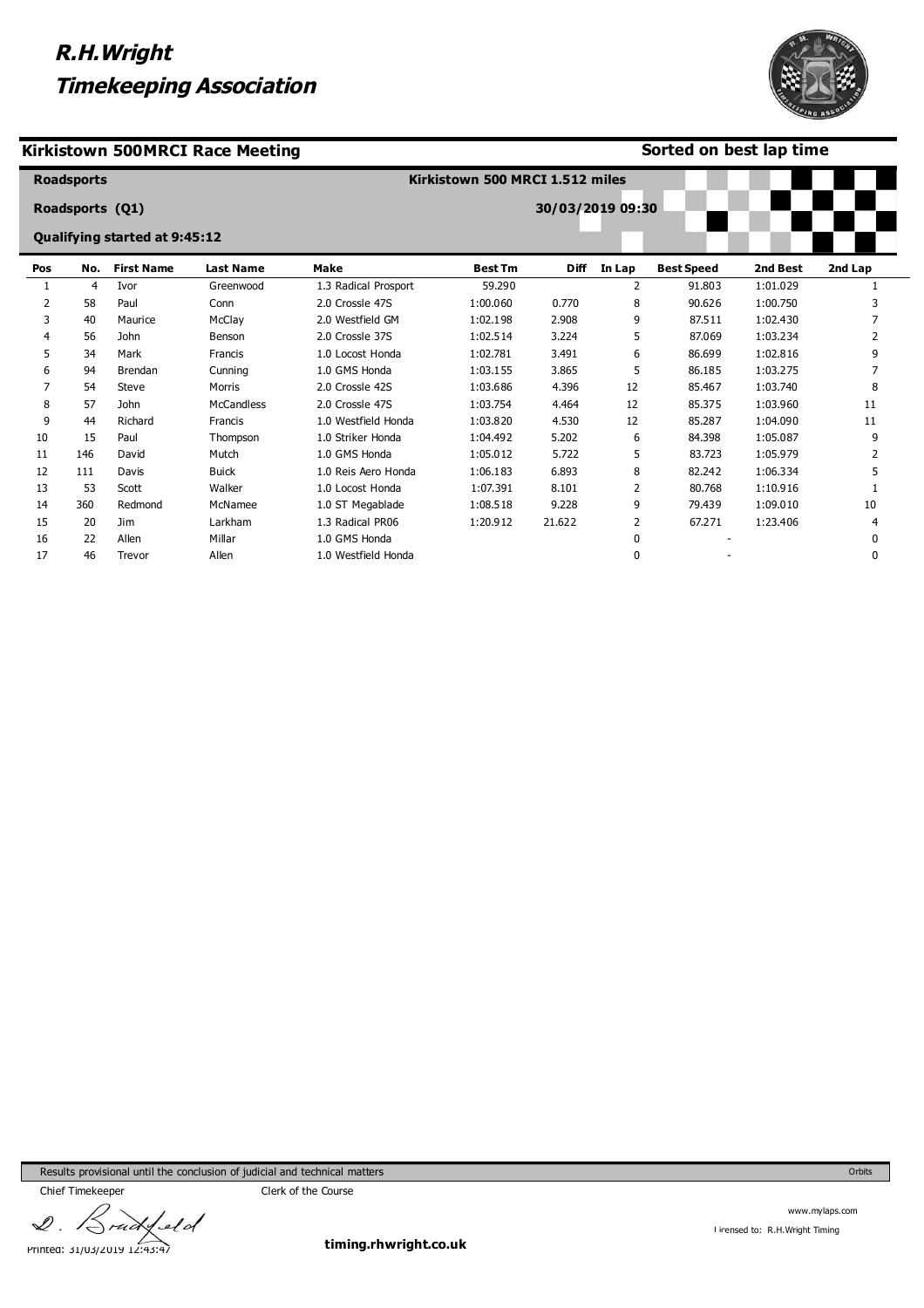

**Sorted on Laps**

**Kirkistown 500MRCI Race Meeting**

|                | <b>Roadsports</b> |                   |                                             |                      |                 | Kirkistown 500 MRCI 1.512 miles |      |                          |                |                          |                         |
|----------------|-------------------|-------------------|---------------------------------------------|----------------------|-----------------|---------------------------------|------|--------------------------|----------------|--------------------------|-------------------------|
|                |                   | Roadsports 1 (R1) |                                             |                      |                 |                                 |      | 30/03/2019 11:20         |                |                          |                         |
|                |                   |                   |                                             |                      |                 |                                 |      |                          |                |                          |                         |
|                |                   |                   | Race (15:00 and 1 Laps) started at 11:50:49 |                      |                 |                                 |      |                          |                |                          |                         |
| Pos            |                   | No. First Name    | <b>Last Name</b>                            | Make                 | <b>Total Tm</b> | Diff                            | Laps | Avg. Speed               | <b>Best Tm</b> | <b>Best Speed</b>        | In Lap                  |
| Roadsports A   |                   |                   |                                             |                      |                 |                                 |      |                          |                |                          |                         |
| $\overline{1}$ | 40                | Maurice           | McClay                                      | 2.0 Westfield GM     | 16:51.308       |                                 | 16   | 86.115                   | 1:01.547       | 88.437                   | $\overline{\mathbf{8}}$ |
|                |                   |                   |                                             |                      |                 |                                 |      |                          |                |                          |                         |
| Roadsports B   |                   |                   |                                             |                      |                 |                                 |      |                          |                |                          |                         |
| <sup>1</sup>   | 34                | Mark              | Francis                                     | 1.0 Locost Honda     | 16:19.395       |                                 | 15   | 83.363                   | 1:03.087       | 86.278                   | 13                      |
| 2              | 94                | Brendan           | Cunning                                     | 1.0 GMS Honda        | 16:21.411       | 2.016                           | 15   | 83.192                   | 1:03.209       | 86.111                   | 5                       |
| 3              | 15                | Paul              | Thompson                                    | 1.0 Striker Honda    | 16:26.972       | 7.577                           | 15   | 82.723                   | 1:03.830       | 85.274                   | 12                      |
| 4              | 44                | Richard           | Francis                                     | 1.0 Westfield Honda  | 16:36.375       | 16.980                          | 15   | 81.942                   | 1:02.663       | 86.862                   | $\overline{2}$          |
| 5              | 53                | Scott             | Walker                                      | 1.0 Locost Honda     | 16:51.711       | 32.316                          | 15   | 80.700                   | 1:05.051       | 83.673                   | 3                       |
| 6              | 111               | Davis             | Buick                                       | 1.0 Reis Aero Honda  | 16:29.702       | 1 Lap                           | 14   | 76.995                   | 1:05.871       | 82.632                   | 3                       |
| $\overline{7}$ | 360               | Redmond           | McNamee                                     | 1.0 ST Megablade     | 16:59.467       | 1 Lap                           | 14   | 74.747                   | 1:07.905       | 80.156                   | 4                       |
| Not classified |                   |                   |                                             |                      |                 |                                 |      |                          |                |                          |                         |
| <b>DNF</b>     | 146               | David             | Mutch                                       | 1.0 GMS Honda        | 5:44.527        | <b>DNF</b>                      | 5    | 78.993                   | 1:04.440       | 84.466                   | $\overline{2}$          |
| Roadsports C   |                   |                   |                                             |                      |                 |                                 |      |                          |                |                          |                         |
| <sup>1</sup>   | $\overline{4}$    | Ivor              | Greenwood                                   | 1.3 Radical Prosport | 16:19.335       |                                 | 16   | 88.926                   | 59.288         | 91.806                   | 9                       |
| $\overline{2}$ | 58                | Paul              | Conn                                        | 2.0 Crossle 47S      | 16:20.334       | 0.999                           | 16   | 88.835                   | 59.739         | 91.113                   | 5                       |
| 3              | 20                | Jim               | Larkham                                     | 1.3 Radical PR06     | 16:50.853       | 31.518                          | 16   | 86.153                   | 1:00.906       | 89.368                   | 11                      |
| 4              | 54                | Steve             | Morris                                      | 2.0 Crossle 42S      | 17:02.388       | 43.053                          | 16   | 85.181                   | 1:02.472       | 87.127                   | 12                      |
| 5              | 57                | John              | McCandless                                  | 2.0 Crossle 47S      | 16:43.812       | 1 Lap                           | 15   | 81.335                   | 1:03.638       | 85.531                   | 15                      |
| Not classified |                   |                   |                                             |                      |                 |                                 |      |                          |                |                          |                         |
| <b>DNS</b>     | 56                | John              | Benson                                      | 2.0 Crossle 37S      |                 | <b>DNS</b>                      |      | $\overline{\phantom{a}}$ |                | $\overline{\phantom{a}}$ | 0                       |

| <b>Margin of Victory</b>                                                             | Avg. Speed          | <b>Best Lap Tm</b> | <b>Best Speed</b> | Best Lap by                                       |  |  |  |  |
|--------------------------------------------------------------------------------------|---------------------|--------------------|-------------------|---------------------------------------------------|--|--|--|--|
| 0.999                                                                                | 88.926              | 59.288             | 91.806            | 4 - Ivor Greenwood                                |  |  |  |  |
| Results provisional until the conclusion of judicial and technical matters<br>Orbits |                     |                    |                   |                                                   |  |  |  |  |
| Chief Timekeeper                                                                     | Clerk of the Course |                    |                   |                                                   |  |  |  |  |
| 2. Bruddeld                                                                          |                     | .                  |                   | www.mylaps.com<br>Licensed to: R.H. Wright Timing |  |  |  |  |

Printed: 31/03/2019 12:44:16

**timing.rhwright.co.uk**